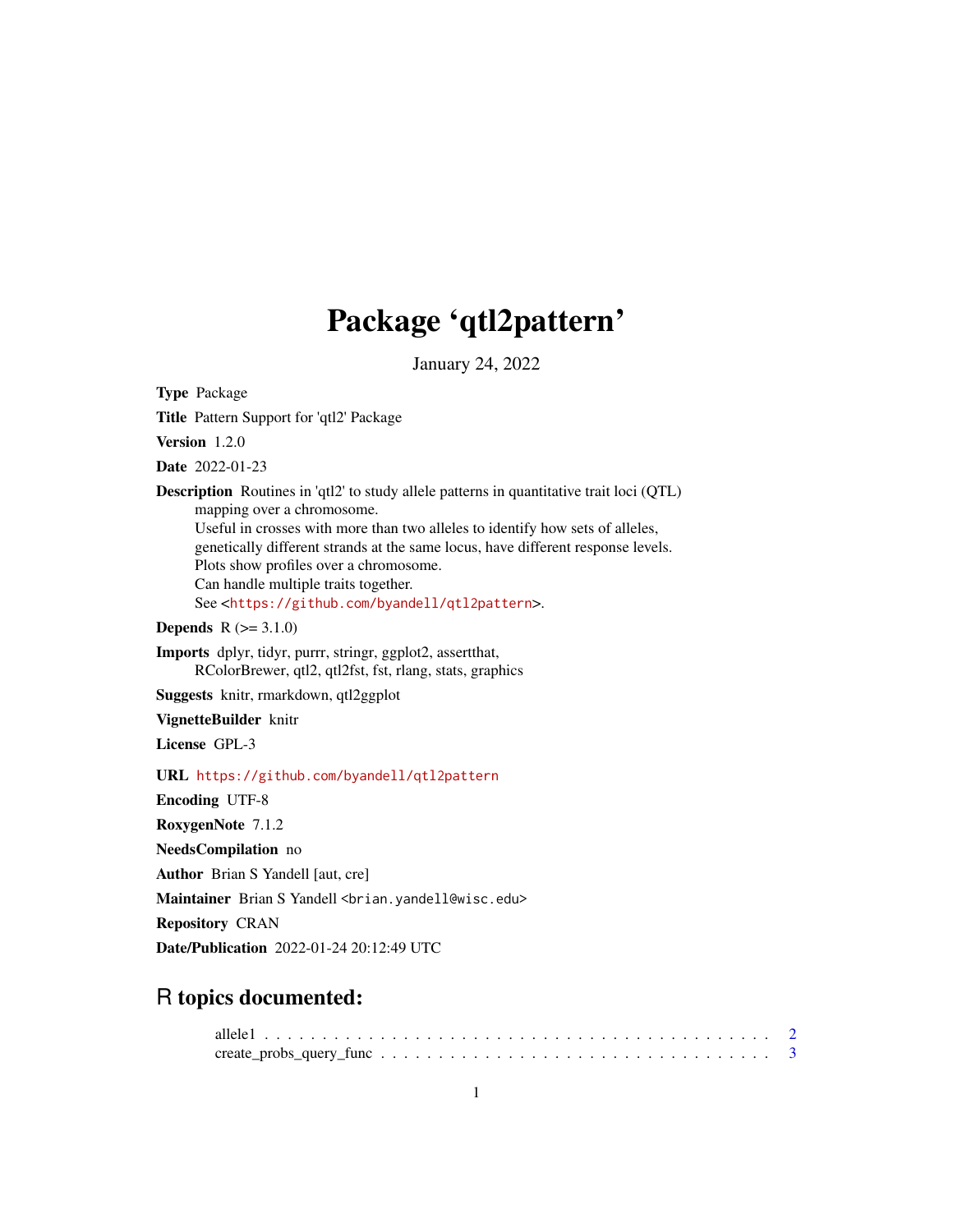#### <span id="page-1-0"></span>2 allele1

|  | - 5 |
|--|-----|
|  | 7   |
|  | 8   |
|  | 9   |
|  |     |
|  |     |
|  |     |
|  |     |
|  |     |
|  |     |
|  |     |
|  |     |
|  |     |
|  |     |
|  |     |
|  |     |
|  |     |
|  |     |
|  |     |

#### **Index** [26](#page-25-0)

<span id="page-1-1"></span>allele1 *Allele plot for SNPs, alleles and allele pairs*

# Description

Create table of alleles for various model fits.

Plot alleles for haplotype, diplotype and top patterns and genome position.

```
allele1(
 probD,
 phe_df = NULL,
 cov_m x = NULL,map = NULL,K_chr = NULL,
 patterns = NULL,
 alt = NULL,blups = FALSE,
  ...
\mathcal{L}ggplot_allele1(
 x,
  scan1_object = NULL,
 map = NULL,
```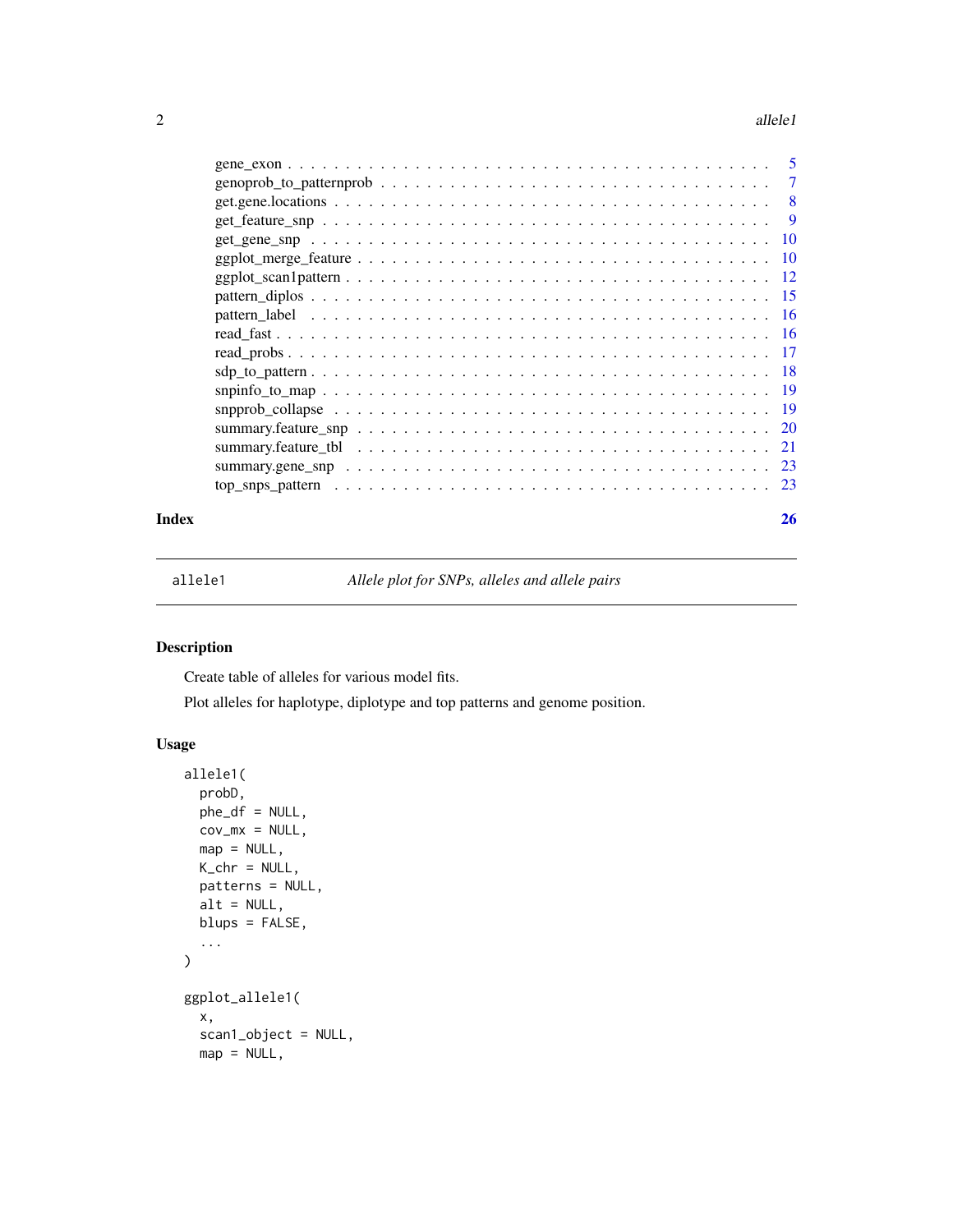# <span id="page-2-0"></span>create\_probs\_query\_func 3

```
pos = NULL,
  trim = TRUE,legend.position = "none",
  ...
\mathcal{L}## S3 method for class 'allele1'
autoplot(x, \ldots)
```
# Arguments

| probD           | object of class calc_genoprob                            |
|-----------------|----------------------------------------------------------|
| phe_df          | data frame with one phenotype                            |
| COV_MX          | covariate matrix                                         |
| map             | Genome map (required if scan1_object present).           |
| K_chr           | kinship matrix                                           |
| patterns        | data frame of pattern information                        |
| alt             | Haplotype allele letter(s) for alternative to reference. |
| blups           | Create BLUPs if TRUE                                     |
| .               | Other parameters ignored.                                |
| x               | Object of class allele1.                                 |
| scan1_object    | Optional object of class scan1 to find peak.             |
| pos             | Genome position in Mbp (supercedes scan1_object).        |
| trim            | If TRUE, trim extreme alleles.                           |
| legend.position |                                                          |
|                 | Legend position (default is "none").                     |

#### Value

Table with allele effects across sources.

object of class [ggplot](#page-0-0)

create\_probs\_query\_func

*Create a function to query genotype probabilities*

# Description

Create a function that will connect to a database of genotype probability information and return a list with 'probs' object and a 'map' object.

```
create_probs_query_func(dbfile, method_val = "fst", probdir_val = "genoprob")
```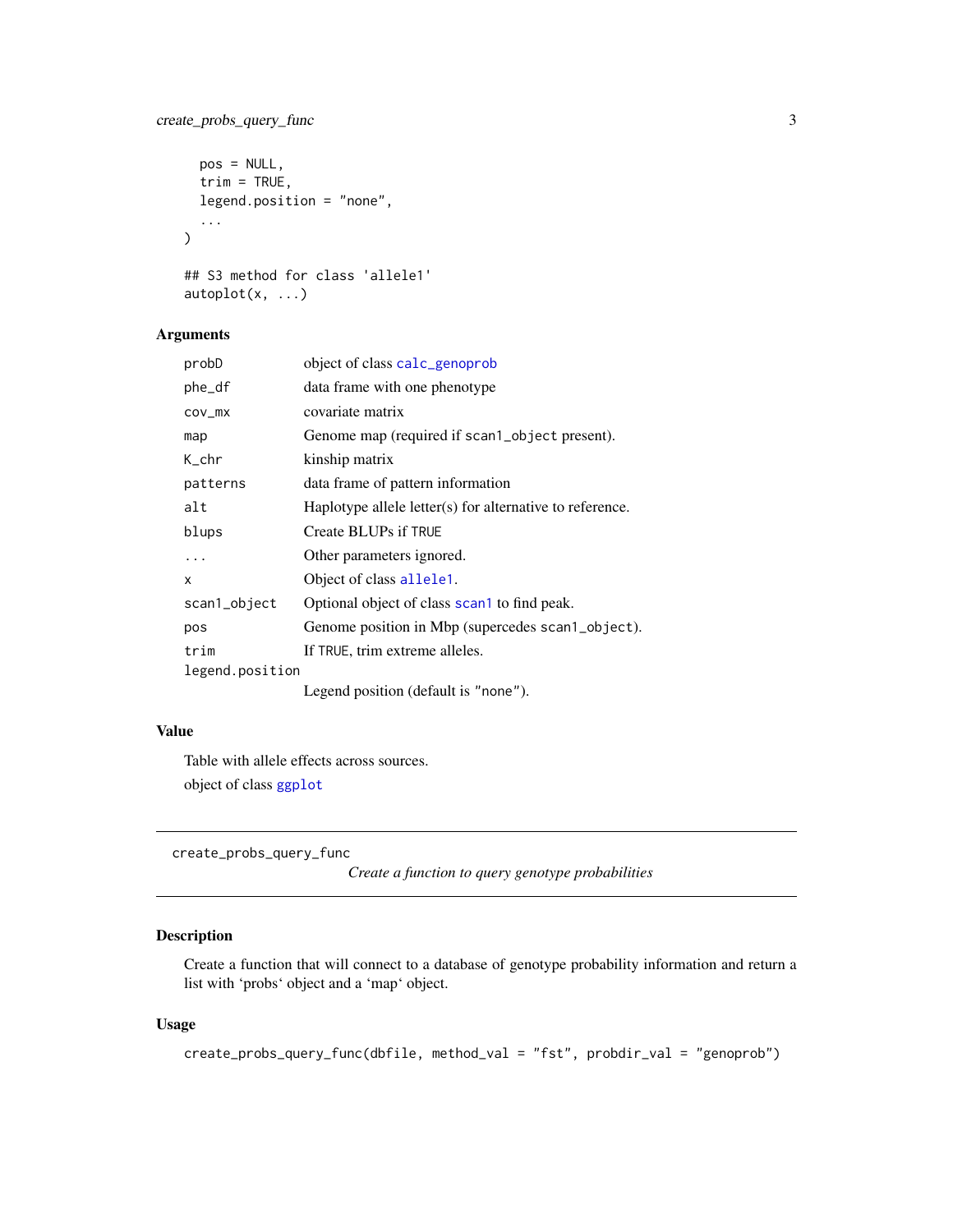#### <span id="page-3-0"></span>Arguments

| dbfile      | Name of database file                                     |
|-------------|-----------------------------------------------------------|
| method val  | either "fst" or "calc" for type of genotype probabilities |
| probdir_val | name of probability directory (default "genoprob")        |

#### Details

Note that this function assumes that probdir\_val has a file with the physical map with positions in Mbp and other files with genotype probabilities. See [read\\_probs](#page-16-1) for details on how probabilities are read. See [create\\_variant\\_query\\_func](#page-0-0) for original idea.

#### Value

Function with six arguments, 'chr', 'start', 'end', 'allele', 'method' and 'probdir'. It returns a list with 'probs' and 'map' objects spanning the region specified by the first three arguments. The 'probs' element should be either a 'calc\_genoprob' or 'fst\_genoprob' object (see [fst\\_genoprob](#page-0-0)).

#### Examples

```
dirpath <- "https://raw.githubusercontent.com/rqtl/qtl2data/master/DOex"
create_qv <- function(dirpath) {
  # Download SNP info for DOex from web via RDS.
  # snpinfo is referenced internally in the created function.
  tmpfile <- tempfile()
  download.file(file.path(dirpath, "c2_snpinfo.rds"), tmpfile, quiet=TRUE)
  snpinfo <- readRDS(tmpfile)
  unlink(tmpfile)
  snpinfo <- dplyr::rename(snpinfo, pos = pos_Mbp)
  function(chr, start, end) {
    if(char != "2") return(NULL)if(start < 96.5) start <- 96.5if(end > 98.5) end <- 98.5if(start >= end) return(NULL)
    dplyr::filter(snpinfo, .data$pos >= start, .data$pos <= end)
  }
}
query_variants <- create_qv(dirpath)
create_qg <- function(dirpath) {
  # Download Gene info for DOex from web via RDS
  # gene_tbl is referenced internally in the created function.
  tmpfile <- tempfile()
  download.file(file.path(dirpath, "c2_genes.rds"), tmpfile, quiet=TRUE)
  gene_tbl <- readRDS(tmpfile)
  unlink(tmpfile)
```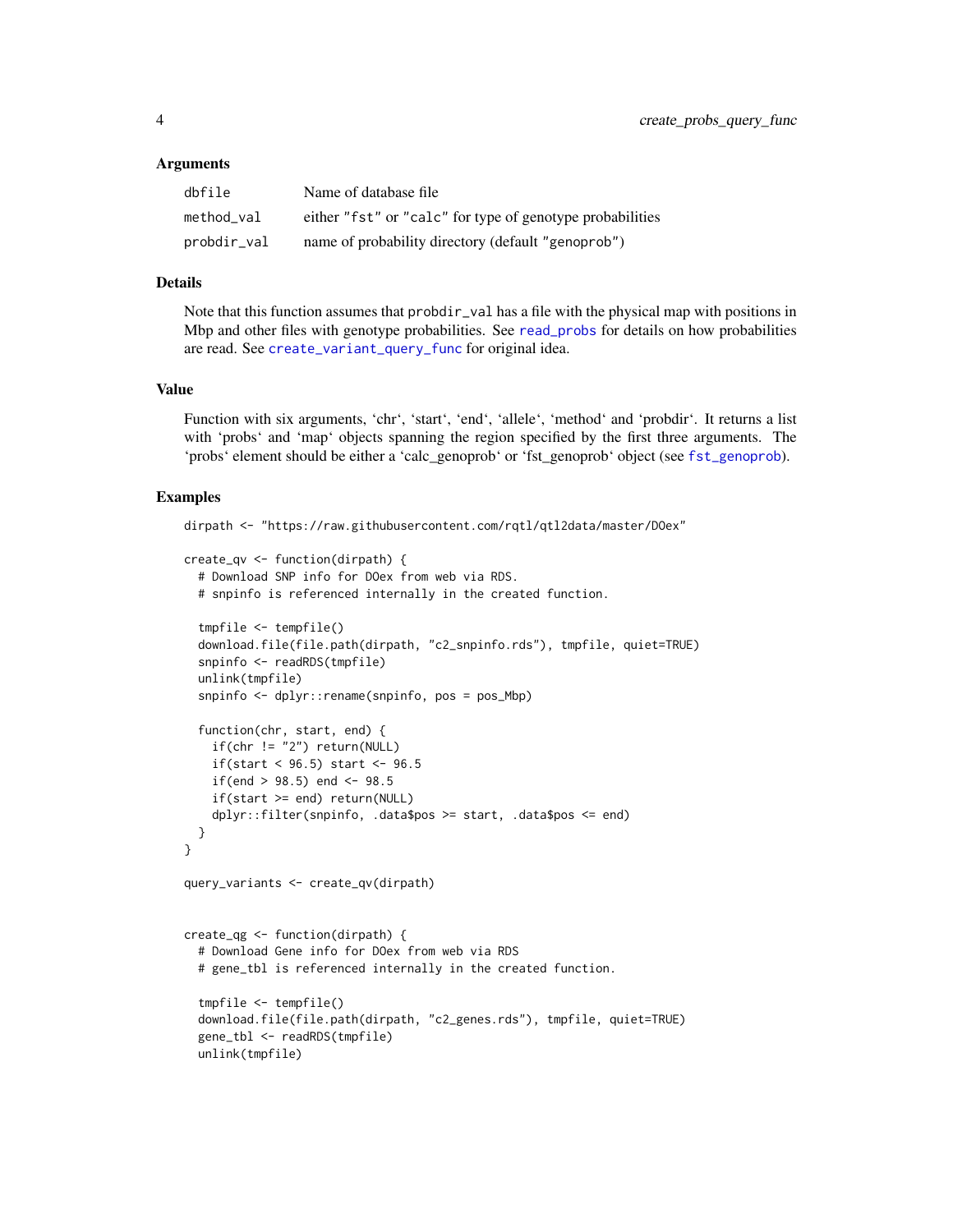```
function(chr, start, end) {
   if(chr != "2") return(NULL)
   if(start < 96.5) start <- 96.5if(end > 98.5) end <- 98.5if(start >= end) return(NULL)
   dplyr::filter(gene_tbl, .data$end >= start, .data$start <= end)
 }
}
query_genes <- create_qg(dirpath)
```
# Examples for probs require either FST or RDS storage of data.

# <span id="page-4-1"></span>gene\_exon *Get exons for set of genes*

#### Description

Match up exon start,stop,strand with genes. Use query\_genes to find features; see [create\\_gene\\_query\\_func](#page-0-0). Returns table of gene and its exons.

Uses [gene\\_exon](#page-4-1) to plot genes, exons, mRNA with SNPs.

```
gene_exon(
  top_snps_tbl,
  feature_tbl = query_genes(chr_id, range_Mbp[1], range_Mbp[2])
\mathcal{L}## S3 method for class 'gene_exon'
summary(object, gene_name = NULL, top_snps_tbl = NULL, extra = 0.005, ...)
## S3 method for class 'gene_exon'
subset(x, gene_val, ...)
ggplot_gene_exon(
 object,
  top\_snps\_tb1 = NULL,plot_now = TRUE,
  genes = unique(object$gene),
  ...
\lambda## S3 method for class 'gene_exon'
autoplot(x, \ldots)
```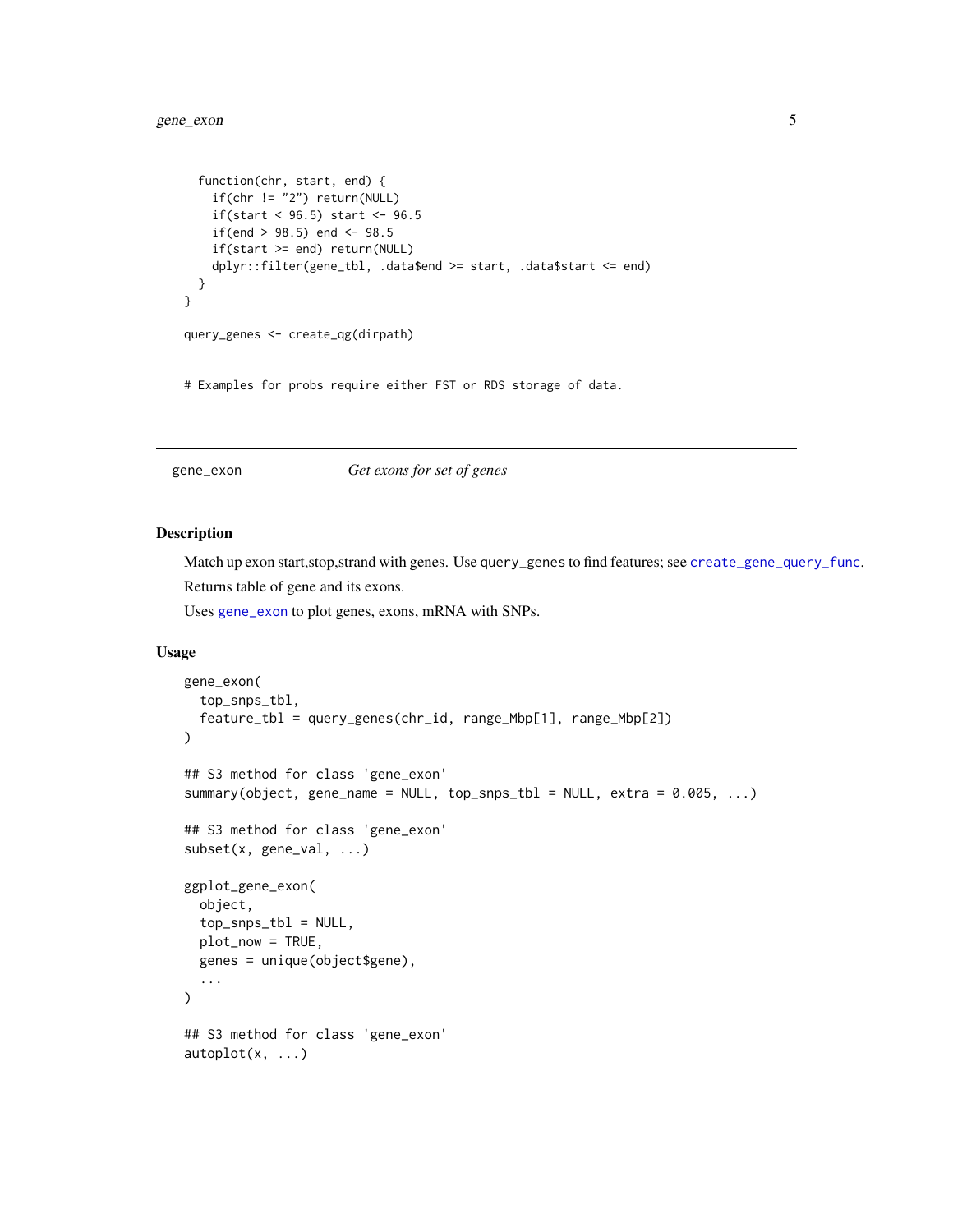#### <span id="page-5-0"></span>Arguments

| top_snps_tbl | table from top_snps                                                       |
|--------------|---------------------------------------------------------------------------|
| feature_tbl  | table of features from query_genes; see create_gene_query_func            |
| object       | table of feature information from query_genes; see create_gene_query_func |
| gene_name    | name of gene as character string                                          |
| extra        | extra region beyond gene for SNPs (in Mbp)                                |
| $\ddots$     | arguments passed along to gene_exon                                       |
| x            | Object of class gene_exon.                                                |
| gene_val     | Name of gene from object x.                                               |
| plot_now     | plot now if TRUE                                                          |
| genes        | Names of genes in object                                                  |

# Value

tbl of exon and gene features tbl of summary list of ggplots (see [gene\\_exon](#page-4-1))

# Author(s)

Brian S Yandell, <br />brian.yandell@wisc.edu> Brian S Yandell, <br />brian.yandell@wisc.edu>

#### Examples

dirpath <- "https://raw.githubusercontent.com/rqtl/qtl2data/master/DOex"

```
# Read DOex example cross from 'qtl2data'
DOex <- subset(qtl2::read_cross2(file.path(dirpath, "DOex.zip")), chr = "2")
```

```
# Download genotype probabilities
tmpfile <- tempfile()
download.file(file.path(dirpath, "DOex_genoprobs_2.rds"), tmpfile, quiet=TRUE)
pr <- readRDS(tmpfile)
unlink(tmpfile)
# Download SNP info for DOex from web and read as RDS.
```

```
tmpfile <- tempfile()
download.file(file.path(dirpath, "c2_snpinfo.rds"), tmpfile, quiet=TRUE)
snpinfo <- readRDS(tmpfile)
unlink(tmpfile)
snpinfo <- dplyr::rename(snpinfo, pos = pos_Mbp)
```

```
# Convert to SNP probabilities
snpinfo <- qtl2::index_snps(DOex$pmap, snpinfo)
snppr <- qtl2::genoprob_to_snpprob(pr, snpinfo)
```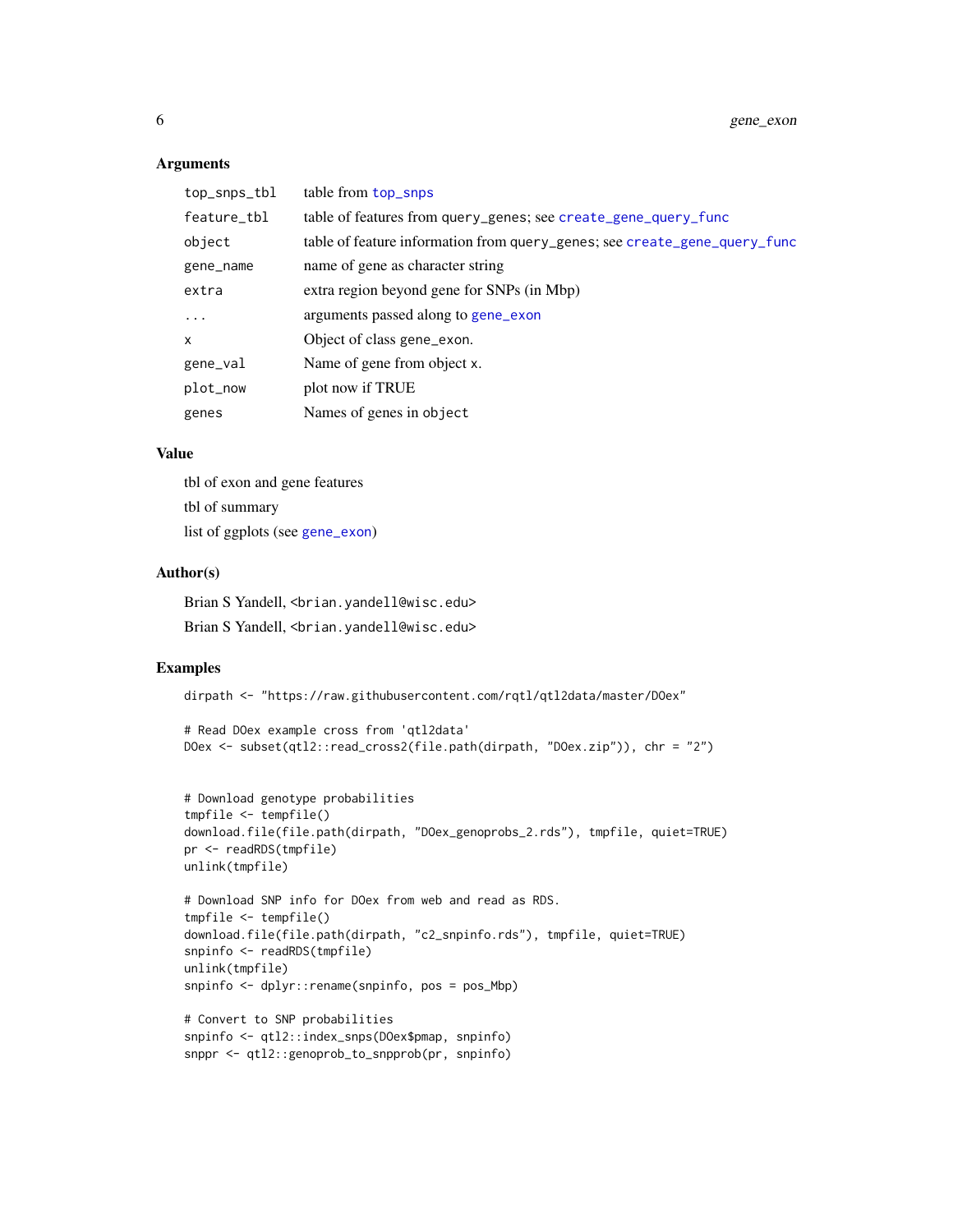```
# Scan SNPs.
scan_snppr <- qtl2::scan1(snppr, DOex$pheno)
# Collect top SNPs
top_snps_tbl <- top_snps_pattern(scan_snppr, snpinfo)
# Download Gene info for DOex from web via RDS
tmpfile <- tempfile()
download.file(file.path(dirpath, "c2_genes.rds"), tmpfile, quiet=TRUE)
gene_tbl <- readRDS(tmpfile)
unlink(tmpfile)
# Get Gene exon information.
out <- gene_exon(top_snps_tbl, gene_tbl)
summary(out, gene = out$gene[1])
```
genoprob\_to\_patternprob

*Collapse genoprob according to pattern*

#### Description

Collapse genoprob according to pattern

#### Usage

```
genoprob_to_patternprob(probs1, sdp, alleles = FALSE)
```
# Arguments

| probs1  | object of class calc_genoprob |
|---------|-------------------------------|
| sdp     | SNP distribution pattern      |
| alleles | use allele string if TRUE     |

# Value

object of class [calc\\_genoprob](#page-0-0)

#### Author(s)

Brian S Yandell, <br />brian.yandell@wisc.edu>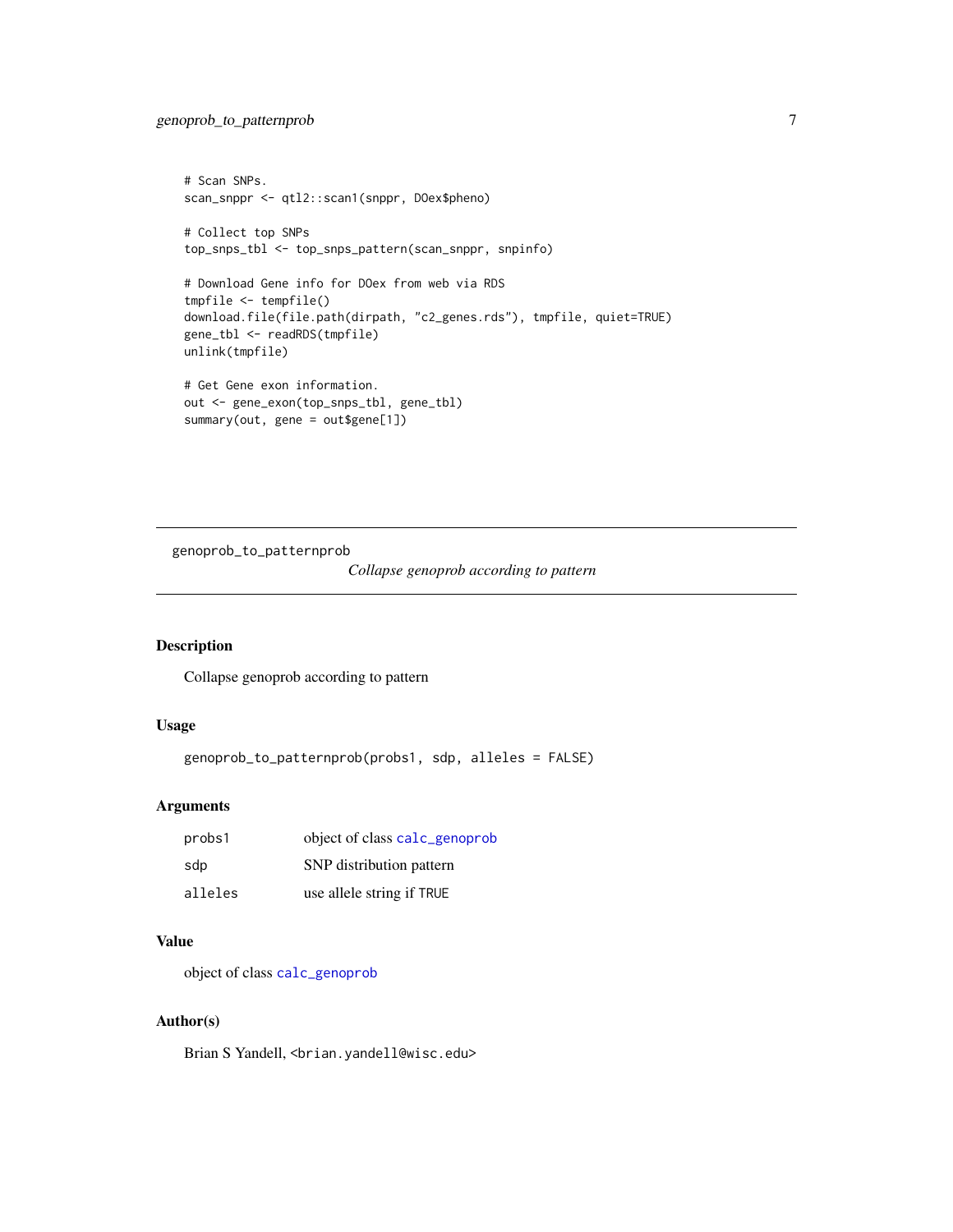#### Examples

```
dirpath <- "https://raw.githubusercontent.com/rqtl/qtl2data/master/DOex"
# Read DOex example cross from 'qtl2data'
DOex <- subset(qtl2::read_cross2(file.path(dirpath, "DOex.zip")), chr = "2")
# Download genotype probabilities
tmpfile <- tempfile()
download.file(file.path(dirpath, "DOex_genoprobs_2.rds"), tmpfile, quiet=TRUE)
pr <- readRDS(tmpfile)
unlink(tmpfile)
# Convert genotype probabilities to pattern probabilities for pattern 1.
pattern_pr <- genoprob_to_patternprob(pr, 7, TRUE)
str(pr)
str(pattern_pr)
```
get.gene.locations *Helper function to set gene locations on plot.*

# Description

Figure out gene locations to make room for gene names. Written original by Dan Gatti 2013-02-13

#### Usage

```
get.gene.locations(
  locs,
  xlim,
  text_size = 3,str\_rect = c("iw", "i"),
  n_{r}rows = 10,
  plot_width = 6,
  ...
\lambda
```
# Arguments

| locs      | tbl of gene information                                                 |
|-----------|-------------------------------------------------------------------------|
| xlim      | X axis limits                                                           |
| text_size | size of text (default 3)                                                |
| str_rect  | character spacing on left and right of rectangles (default c("iW","i")) |
| n_rows    | desired number of rows (default 10)                                     |

<span id="page-7-0"></span>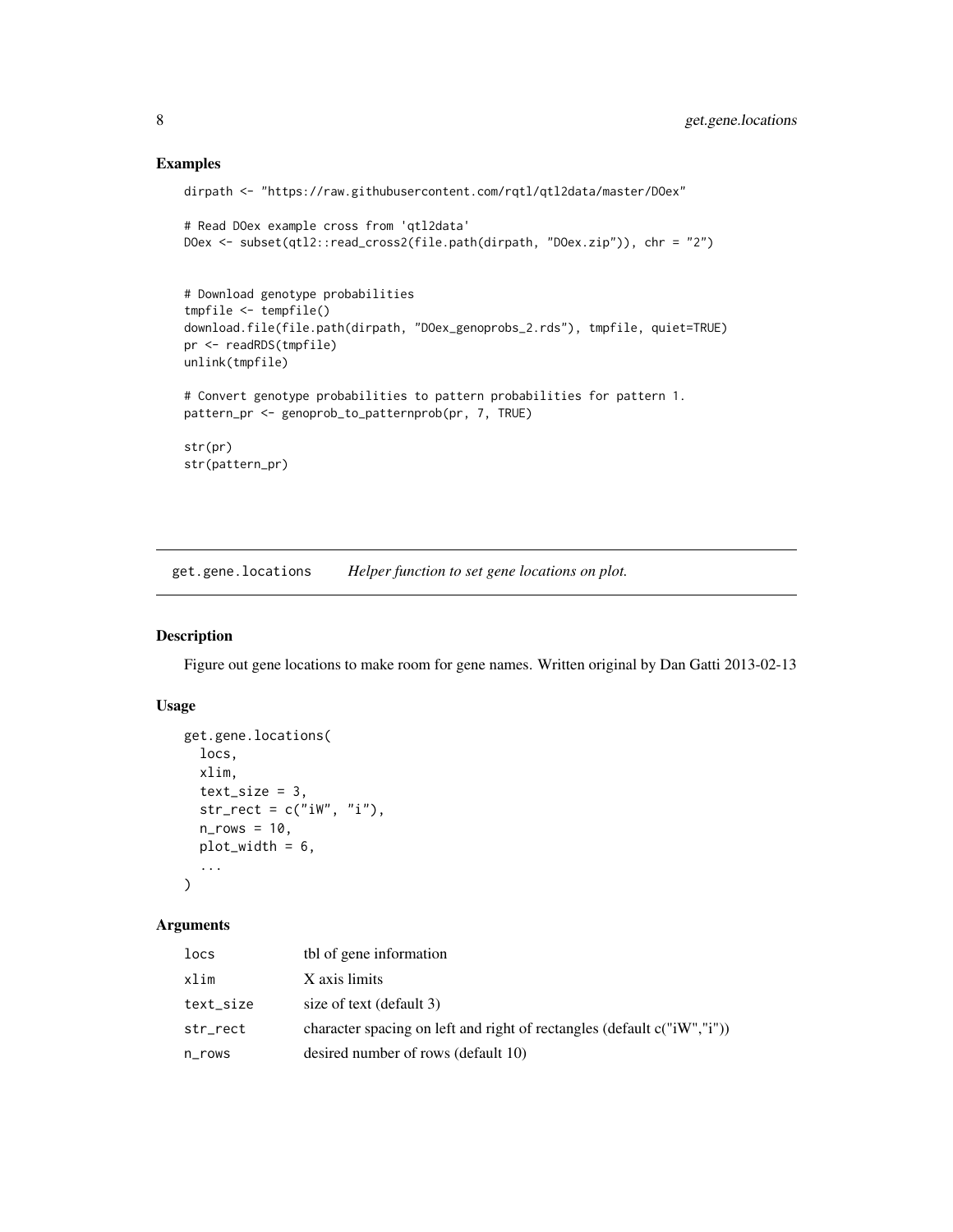# <span id="page-8-0"></span>get\_feature\_snp 9

| plot_width | width of default plot window (in inches) |
|------------|------------------------------------------|
| $\cdots$   | additional parameters (not used)         |

# Value

list object used by [ggplot\\_feature\\_tbl](#page-20-1)

#### Author(s)

Brian S Yandell, <brian.yandell@wisc.edu> Daniel Gatti, <Dan.Gatti@jax.org>

# References

<https://github.com/dmgatti/DOQTL/blob/master/R/gene.plot.R>

<span id="page-8-1"></span>get\_feature\_snp *Match features with SNPs*

# Description

Find features that overlap with SNPs

# Usage

get\_feature\_snp(snp\_tbl, feature\_tbl, extend = 0.005)

# Arguments

| snp_tbl     | tbl of SNPs from assoc.map                             |
|-------------|--------------------------------------------------------|
| feature tbl | tbl of feature information from create_gene_query_func |
| extend      | extend region for SNPs in Mbp (default 0.005)          |

# Value

tbl of features covering SNPs

## Author(s)

Brian S Yandell, <br ian.yandell@wisc.edu>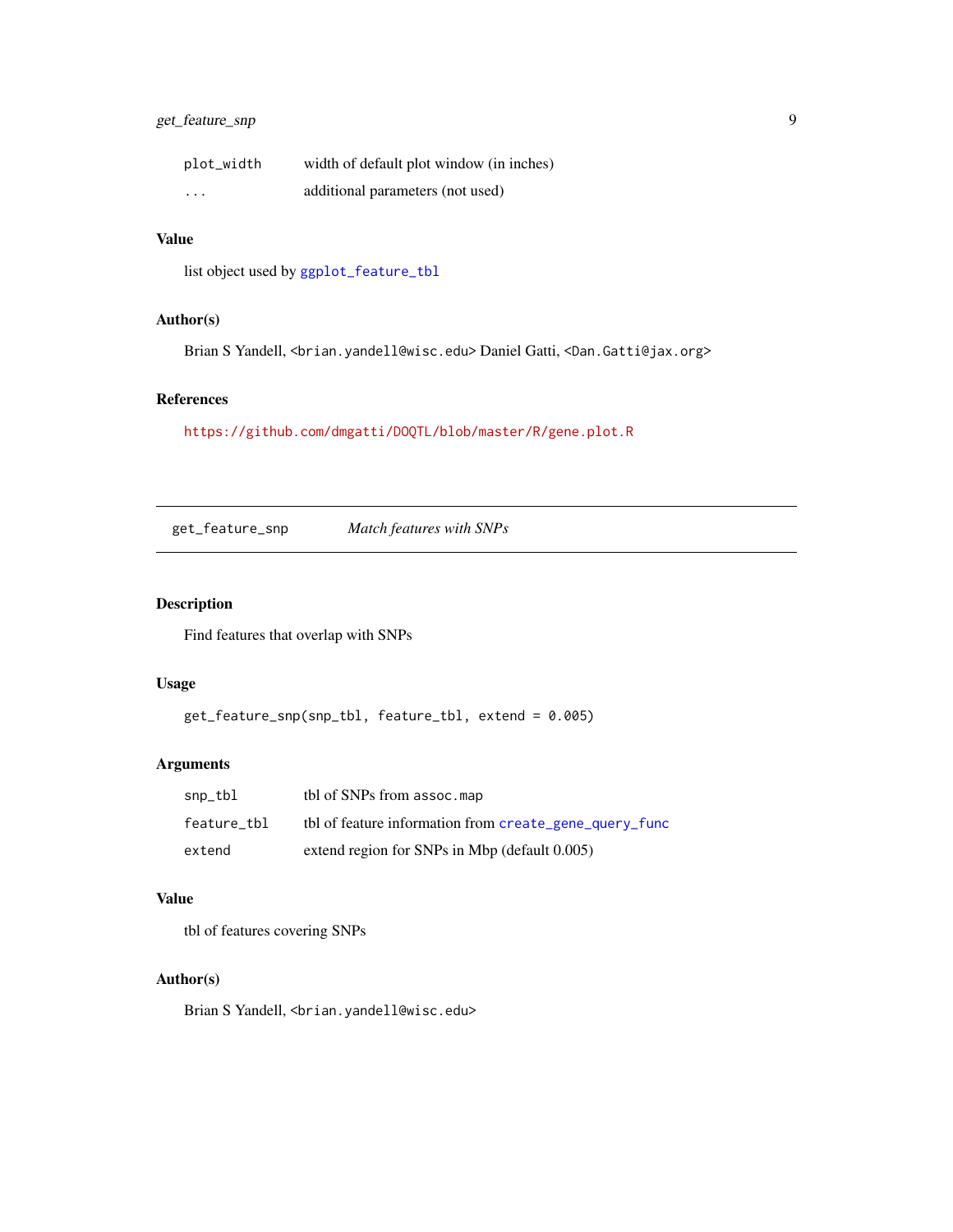<span id="page-9-0"></span>

# Description

Internal routine to find features that overlap with SNPs

# Usage

```
get_gene_snp(
  snp_tbl,
 feature_tbl,
  feature_snp = get_feature_snp(snp_tbl, feature_tbl, 0)
)
```
#### Arguments

| snp_tbl     | tbl of SNPs from query_variants; see package create_variant_query_func          |
|-------------|---------------------------------------------------------------------------------|
| feature tbl | tbl of feature information from query_genes; see package create_gene_query_func |
| feature snp | the of feature information from get_feature_snp                                 |

#### Value

tbl of genes covering SNPs

#### Author(s)

Brian S Yandell, <br />brian.yandell@wisc.edu>

ggplot\_merge\_feature *Plot of merge\_feature object*

#### Description

Merge all SNPs in small region with LOD peaks across multiple phenotype.

```
ggplot_merge_feature(x, pheno, plot_by = c("pattern", "consequence"), ...)## S3 method for class 'merge_feature'
autoplot(x, ...)
merge_feature(
  top_snps_tbl,
```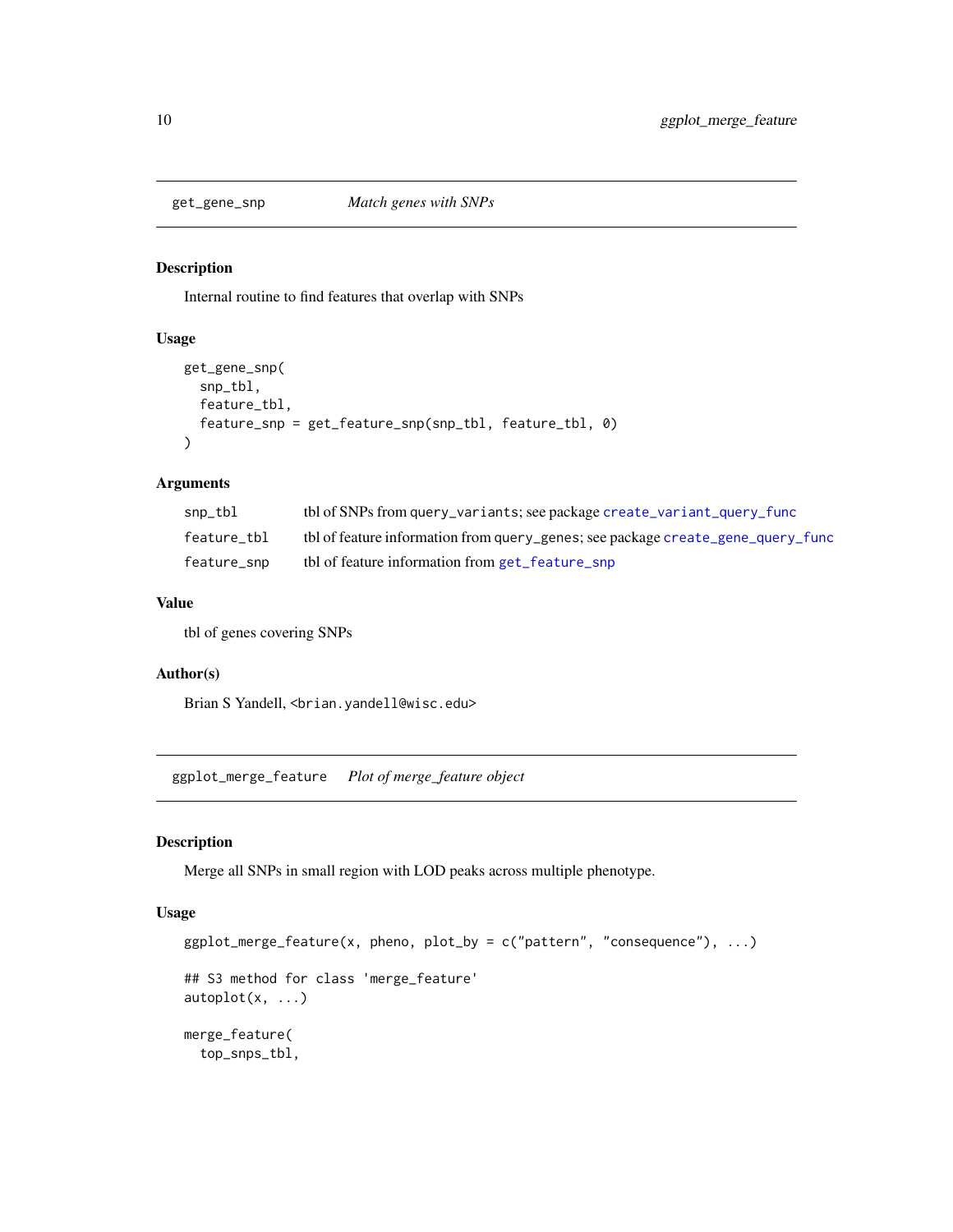# <span id="page-10-0"></span>ggplot\_merge\_feature 11

```
snpinfo,
 out_lmm_snps,
 drop = 1.5,
 dropchar = 0,
 exons = gene_exon(top_snps_tbl)
\mathcal{L}## S3 method for class 'merge_feature'
summary(object, sum_type = c("SNP type", "pattern"), ...)
```
# Arguments

| of class merge_feature                                   |
|----------------------------------------------------------|
| name of phenotype to be plotted                          |
| element to plot by (one of c("pattern", "consequence"))  |
| other arguments not used                                 |
| tbl from top_snps_pattern or top_snps                    |
| SNP information table                                    |
| thl from scan1 on SNPs                                   |
| include LOD scores within drop of max for each phenotype |
| number of characters to drop on phenames                 |
| table from gene_exon                                     |
| of class merge_feature                                   |
| one of c("SNP type", "pattern")                          |
|                                                          |

#### Value

ggplot2 object tbl with added information on genes and exons table summary

# Author(s)

Brian S Yandell, <br ian.yandell@wisc.edu> Brian S Yandell, <br />brian.yandell@wisc.edu> Brian S Yandell, <br ian.yandell@wisc.edu>

### Examples

```
dirpath <- "https://raw.githubusercontent.com/rqtl/qtl2data/master/DOex"
```

```
# Read DOex example cross from 'qtl2data'
DOex <- subset(qtl2::read_cross2(file.path(dirpath, "DOex.zip")), chr = "2")
```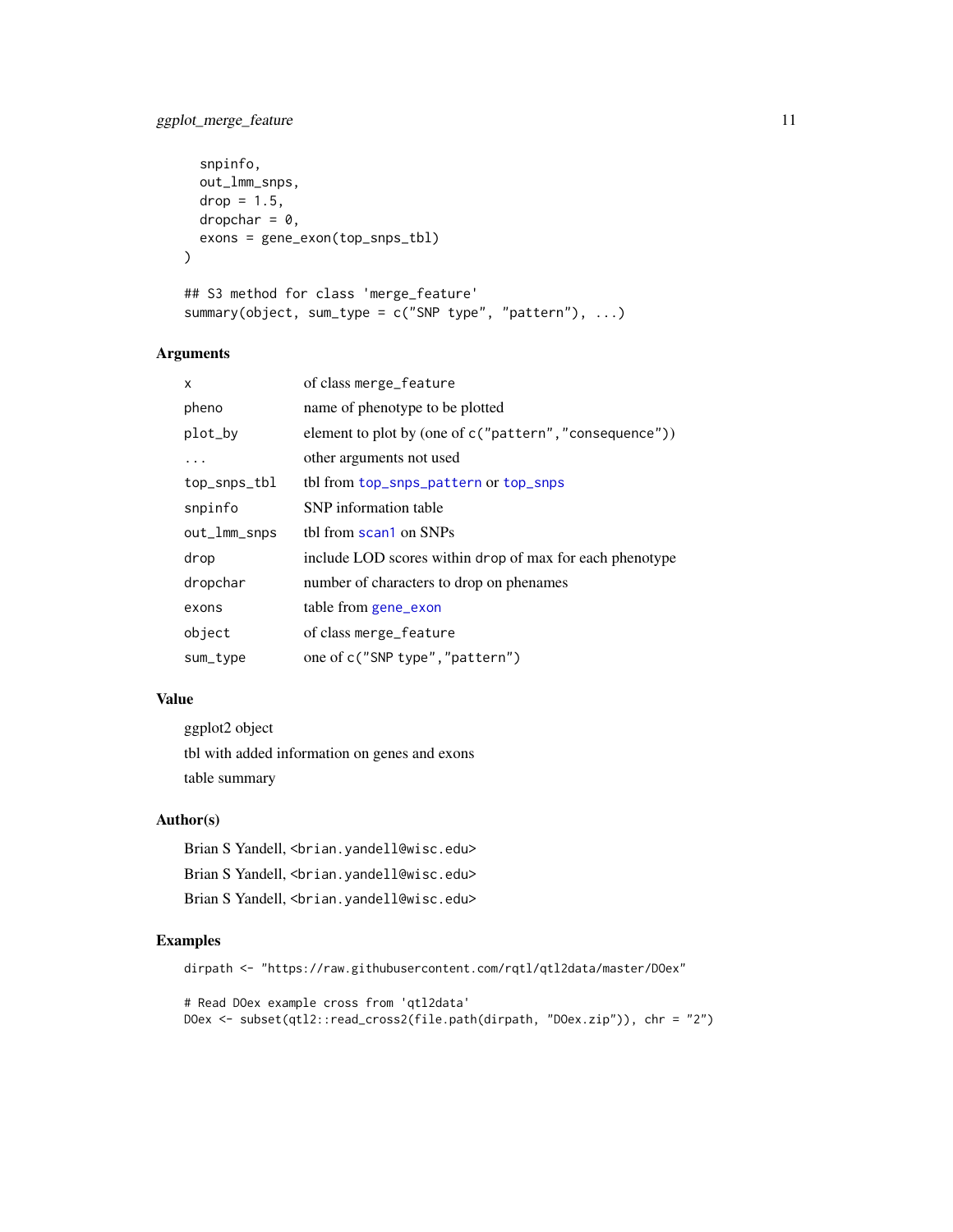```
# Download genotype probabilities
tmpfile <- tempfile()
download.file(file.path(dirpath, "DOex_genoprobs_2.rds"), tmpfile, quiet=TRUE)
pr <- readRDS(tmpfile)
unlink(tmpfile)
# Download SNP info for DOex from web and read as RDS.
tmpfile <- tempfile()
download.file(file.path(dirpath, "c2_snpinfo.rds"), tmpfile, quiet=TRUE)
snpinfo <- readRDS(tmpfile)
unlink(tmpfile)
snpinfo <- dplyr::rename(snpinfo, pos = pos_Mbp)
# Convert to SNP probabilities
snpinfo <- qtl2::index_snps(DOex$pmap, snpinfo)
snppr <- qtl2::genoprob_to_snpprob(pr, snpinfo)
# Scan SNPs.
scan_snppr <- qtl2::scan1(snppr, DOex$pheno)
# Collect top SNPs
top_snps_tbl <- top_snps_pattern(scan_snppr, snpinfo)
summary(top_snps_tbl)
# Download Gene info for DOex from web via RDS
tmpfile <- tempfile()
download.file(file.path(dirpath, "c2_genes.rds"), tmpfile, quiet=TRUE)
gene_tbl <- readRDS(tmpfile)
unlink(tmpfile)
out <- merge_feature(top_snps_tbl, snpinfo, scan_snppr, exons = gene_tbl)
summary(out, "pattern")
```
ggplot\_scan1pattern *Plot scan pattern usign ggplot2*

#### <span id="page-11-1"></span>Description

Plot scan pattern usign ggplot2 Genome scan by pattern set

```
ggplot_scan1pattern(
 x,
  map,
  plot_type = c("lod", "coef", "coef_and_lod"),
```
<span id="page-11-0"></span>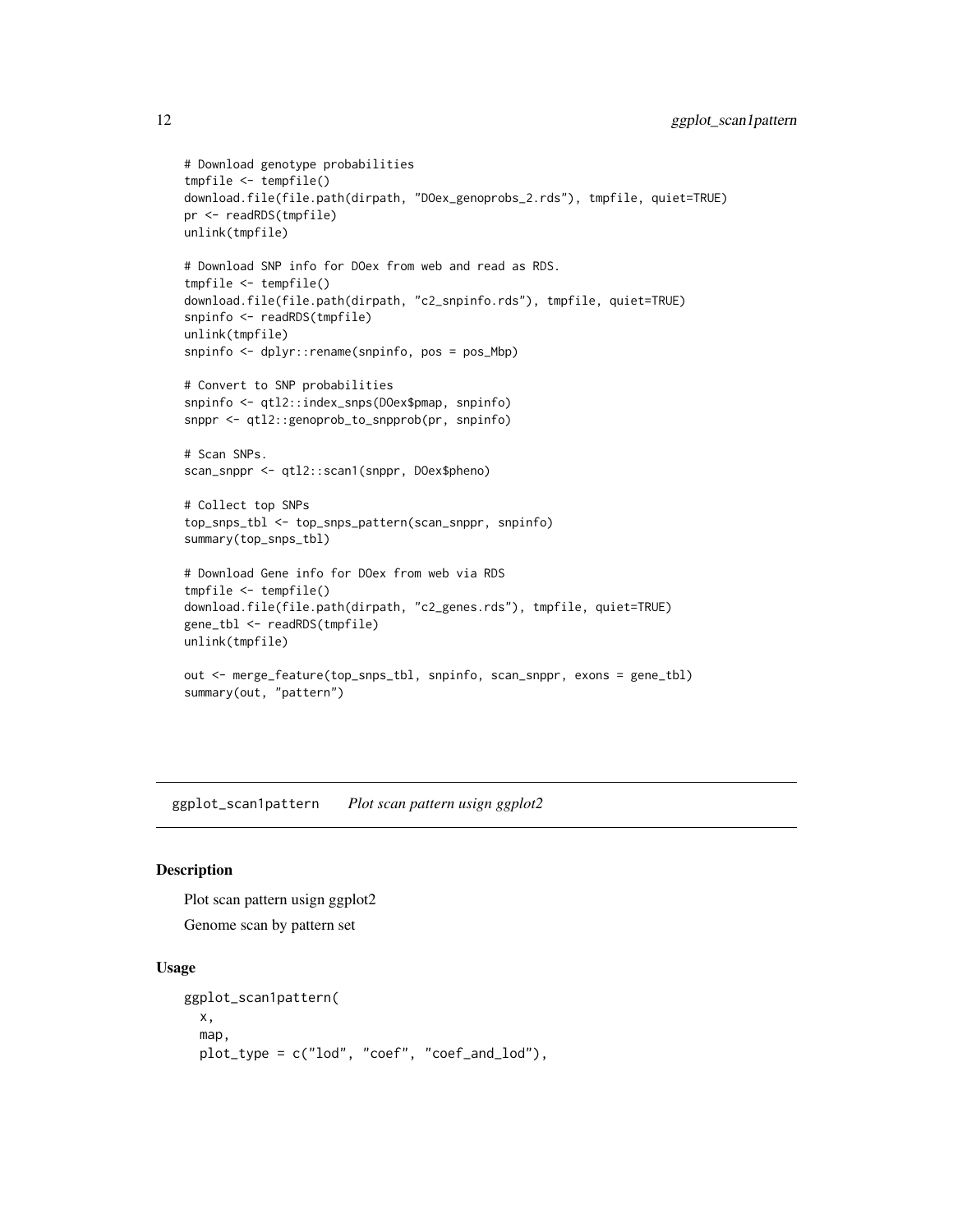```
patterns = x$patterns$founders,
 columns = 1:3,min\_lod = 3,
 lodcolumn = seq_along(patterns),
 facet = "pheno",
  ...
\mathcal{L}## S3 method for class 'scan1pattern'
autoplot(x, ...)
scan1pattern(
 probs1,
 phe,
 K = NULL,covar = NULL,
 map,
 patterns,
 condense_patterns = TRUE,
 blups = FALSE,
 do_scans = TRUE
)
```
## S3 method for class 'scan1pattern' summary(object, map, ...)

# Arguments

| X                                              | object of class scan1pattern                                                    |  |
|------------------------------------------------|---------------------------------------------------------------------------------|--|
| map                                            | genome map                                                                      |  |
| plot_type                                      | type of plot from $c("lod", "coeff")$                                           |  |
| patterns                                       | data frame of pattern information                                               |  |
| columns                                        | columns used for coef plot                                                      |  |
| min_lod                                        | minimum LOD peak for contrast to be retained                                    |  |
| lodcolumn                                      | columns used for scan1 plot (default all patterns)                              |  |
| facet                                          | Plot facets if multiple phenotypes and patterns provided (default $=$ "pheno"). |  |
| .                                              | additional parameters passed on to other methods                                |  |
| probs1                                         | object of class calc_genoprob                                                   |  |
| phe                                            | data frame with one phenotype                                                   |  |
| К                                              | kinship matrix                                                                  |  |
| covariate matrix<br>covar<br>condense_patterns |                                                                                 |  |
|                                                | remove snp_action from contrasts if TRUE                                        |  |
| blups                                          | Create BLUPs if TRUE                                                            |  |
| $do$ _scans                                    | Do scans if TRUE.                                                               |  |
| object                                         | object of class scan1pattern                                                    |  |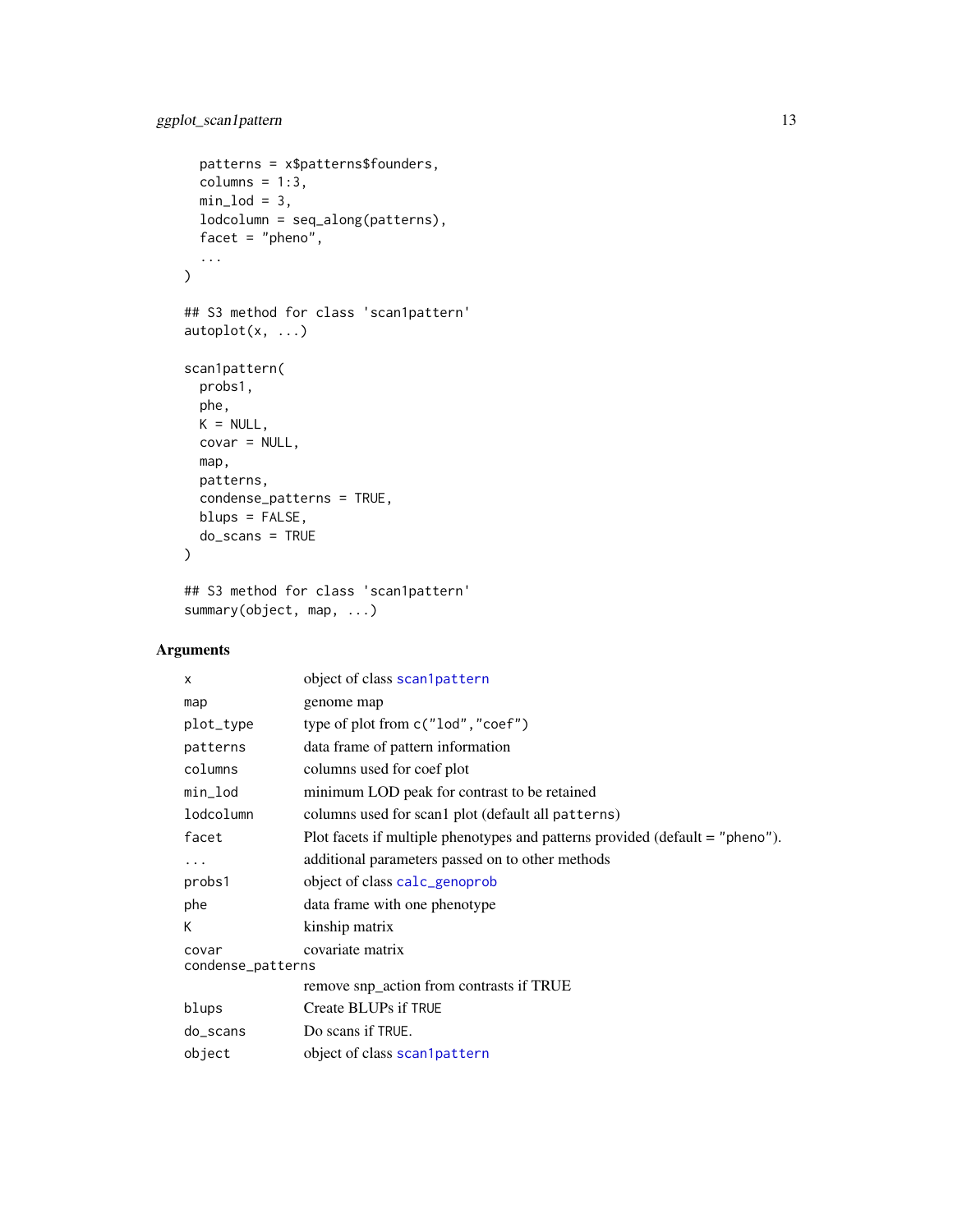#### <span id="page-13-0"></span>Value

object of class [ggplot](#page-0-0)

List containing:

- patterns Data frame of summary for top patterns (column founders has pattern)
- dip\_set Diplotype sets for contrasts
- group Group for each founder pattern
- scan Object of class [scan1](#page-0-0).
- coef Object of class listof\_scan1coef. See package 'qtl2ggplot'.

#### Author(s)

Brian S Yandell, <br ian.yandell@wisc.edu>

#### Examples

```
dirpath <- "https://raw.githubusercontent.com/rqtl/qtl2data/master/DOex"
```

```
# Read DOex example cross from 'qtl2data'
DOex <- subset(qtl2::read_cross2(file.path(dirpath, "DOex.zip")), chr = "2")
```

```
# Download genotype probabilities
tmpfile <- tempfile()
download.file(file.path(dirpath, "DOex_genoprobs_2.rds"), tmpfile, quiet=TRUE)
pr <- readRDS(tmpfile)
unlink(tmpfile)
```

```
# Download SNP info for DOex from web and read as RDS.
tmpfile <- tempfile()
download.file(file.path(dirpath, "c2_snpinfo.rds"), tmpfile, quiet=TRUE)
snpinfo <- readRDS(tmpfile)
unlink(tmpfile)
snpinfo <- dplyr::rename(snpinfo, pos = pos_Mbp)
```

```
# Convert to SNP probabilities
snpinfo <- qtl2::index_snps(DOex$pmap, snpinfo)
snppr <- qtl2::genoprob_to_snpprob(pr, snpinfo)
```

```
# Scan SNPs
scan_snppr <- qtl2::scan1(snppr, DOex$pheno)
top_snps_tbl <- top_snps_pattern(scan_snppr, snpinfo)
```

```
# Summarize to find top patterns
patterns <- dplyr::arrange(summary(top_snps_tbl), dplyr::desc(max_lod))
```

```
# Scan using patterns.
scan_pat <- scan1pattern(pr, DOex$pheno, map = DOex$pmap, patterns = patterns)
```

```
# Summary of scan1pattern.
```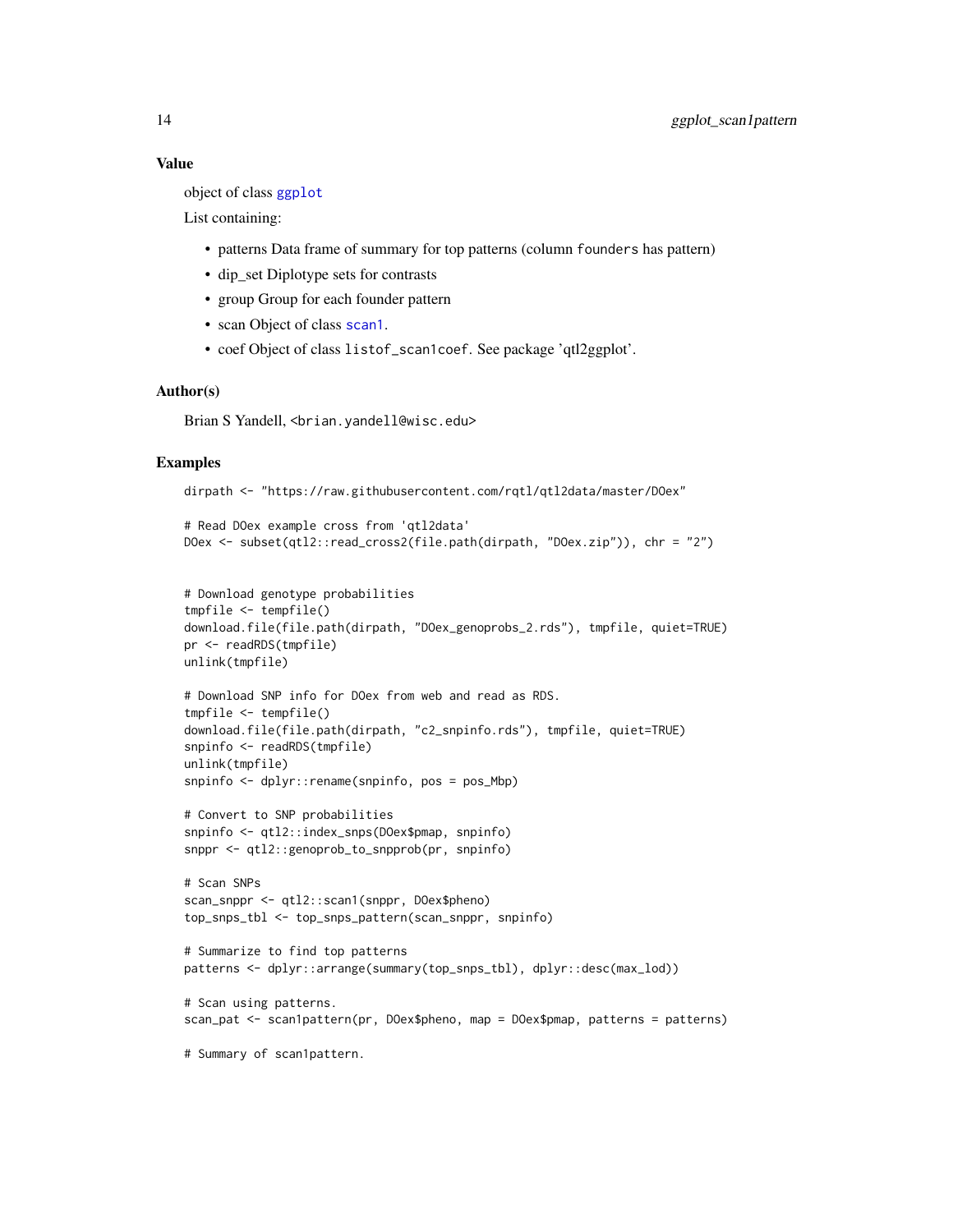# <span id="page-14-0"></span>pattern\_diplos 15

summary(scan\_pat, DOex\$pmap)

pattern\_diplos *Extract pattern of diplotypes*

# Description

Extract pattern of diplotypes Extract pattern of haplotypes

# Usage

pattern\_diplos(sdp, haplos, diplos, cont = NULL) pattern\_haplos(sdp, haplos)

# Arguments

| sdp    | vector of sdp from top_snps_pattern                                        |
|--------|----------------------------------------------------------------------------|
| haplos | vector of haplotype names                                                  |
| diplos | vector of diplotype names                                                  |
| cont   | vector of types of contrasts (NULL or from c ("add", "dom", "b6r", "b6d")) |

# Value

matrix of diplotype patterns matrix of haplotype patterns

# Author(s)

Brian S Yandell, <br />brian.yandell@wisc.edu> Brian S Yandell, <br ian.yandell@wisc.edu>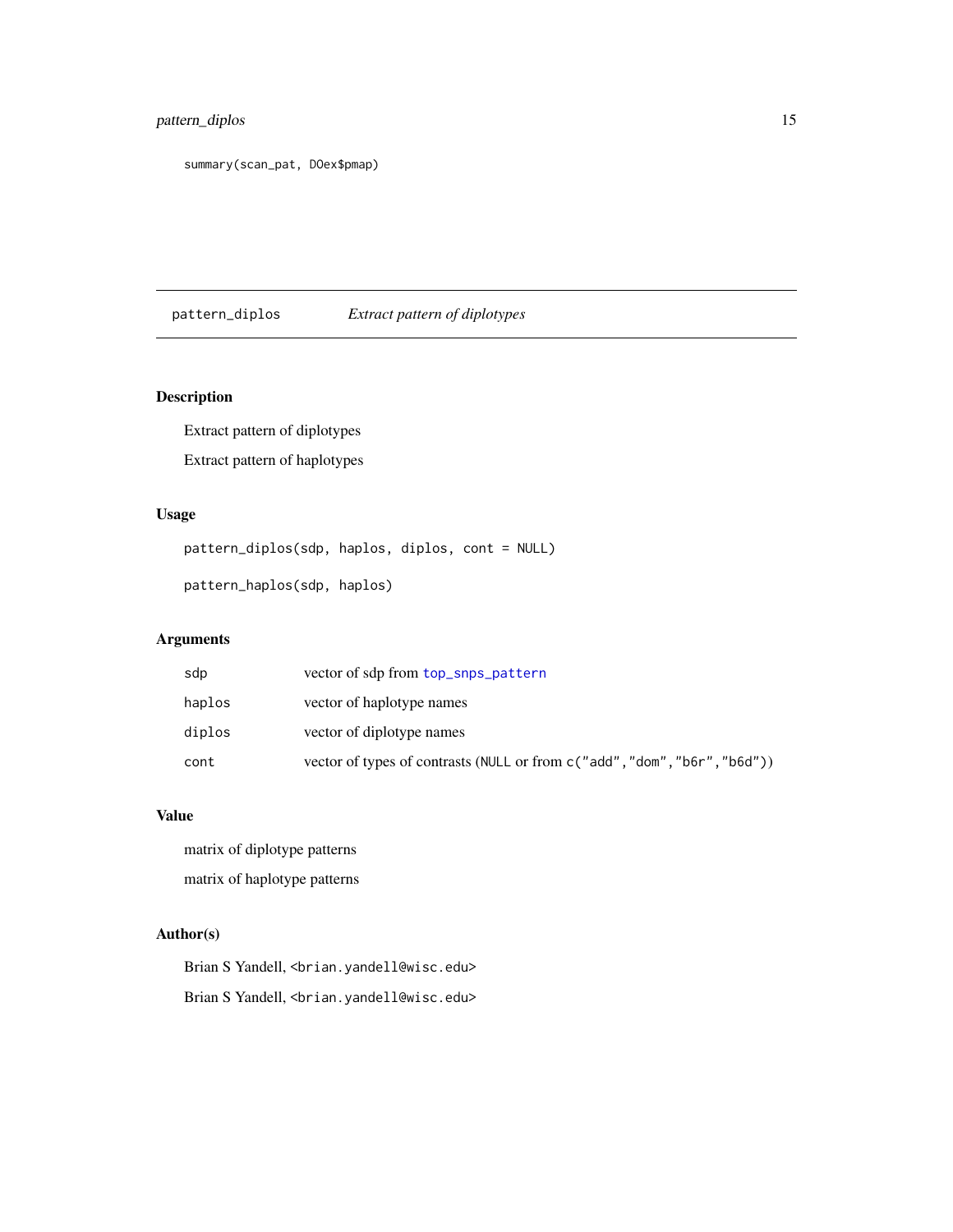<span id="page-15-1"></span><span id="page-15-0"></span>

# Description

Turn genotype probabilities into labels

## Usage

```
pattern_label(genos, allele = TRUE)
```
pattern\_sdp(label, sdp = NULL, geno\_names = sort(unique(label)))

# Arguments

| genos      | matrix of genotype probabilities at locus           |
|------------|-----------------------------------------------------|
| allele     | Driver has alleles if TRUE, otherwise allele pairs. |
| label      | character string from pattern_label                 |
| sdp        | SNP distribution pattern for plot colors            |
| geno_names | unique genotype names (alleles or allele pairs)     |

#### Value

character vector of genotype names.

read\_fast *Read fast database with possible rownames*

#### Description

Read fast database with format fst. Use first column of database (must be named 'ind') as rownames if desired. R/qtl2 routines assume data frames have rownames to use to align individuals.

#### Usage

read\_fast(datapath, columns = NULL, rownames = TRUE)

#### Arguments

| datapath | character string path to database                               |
|----------|-----------------------------------------------------------------|
| columns  | names or indexes for columns to be extracted                    |
| rownames | use first column of rownames if TRUE (can supply column number) |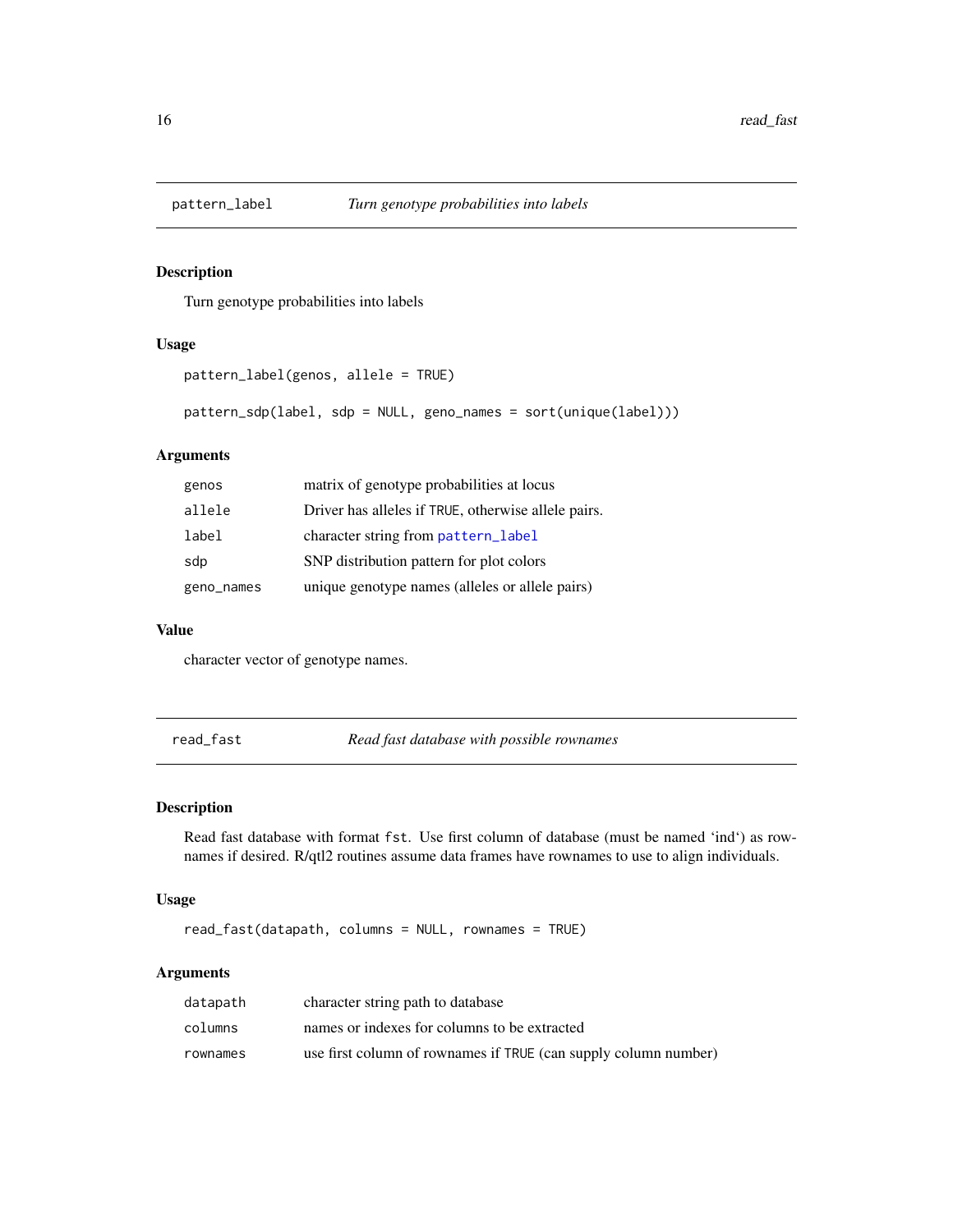# <span id="page-16-0"></span>read\_probs 17

# Value

extracted data frame with appropriate rows and columns.

#### See Also

[read\\_fst](#page-0-0)

<span id="page-16-1"></span>read\_probs *Read genotype probability object from file*

# Description

Read object from file stored according to method.

#### Usage

```
read_probs(
 chr = NULL,start_val = NULL,
 end_val = NULL,datapath,
 allele = TRUE,
 method,
 probdir = "genoprob"
)
```
#### Arguments

| chr                | vector of chromosome identifiers                                                                   |
|--------------------|----------------------------------------------------------------------------------------------------|
| start_val, end_val |                                                                                                    |
|                    | start and end values in Mbp                                                                        |
| datapath           | name of folder with Derived Data                                                                   |
| allele             | read haplotype allele probabilities (if TRUE) or diplotype allele-pair probabilities<br>(if FALSE) |
| method             | method of genoprob storage                                                                         |
| probdir            | genotype probability directory (default "genoprob")                                                |

# Value

list with probs = large object of class [calc\\_genoprob](#page-0-0) and map = physical map for selected chr

# Author(s)

Brian S Yandell, <br />brian.yandell@wisc.edu>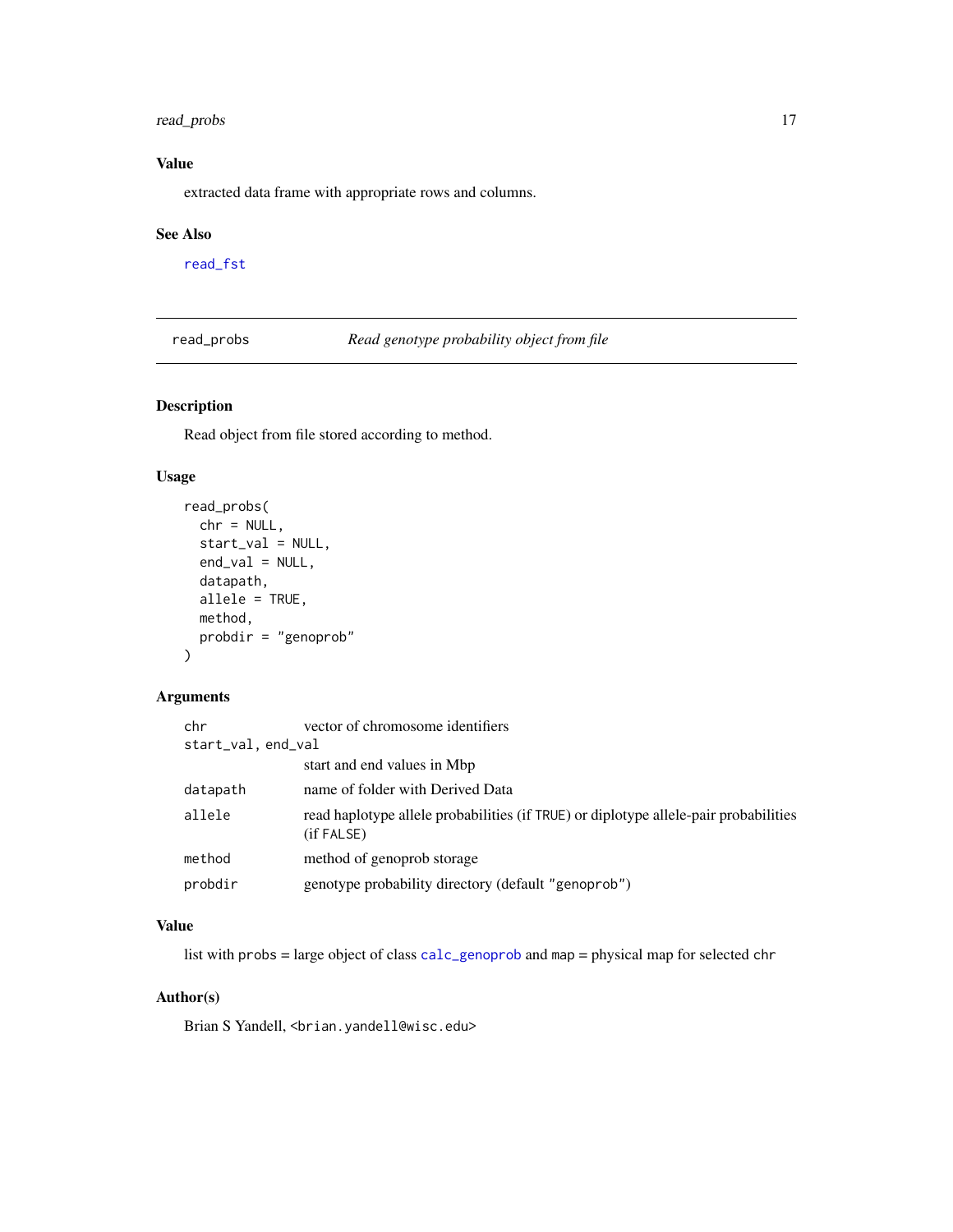<span id="page-17-0"></span>sdp\_to\_pattern *Convert sdp to pattern*

#### Description

Convert strain distribution pattern (sdp) to letter pattern.

#### Usage

sdp\_to\_pattern(sdp, haplos, symmetric = TRUE)

sdp\_to\_logical(sdp, haplos, symmetric = TRUE)

# Arguments

| sdp       | vector of sdp values                   |
|-----------|----------------------------------------|
| haplos    | letter codes for haplotypes (required) |
| symmetric | make patterns symmetric if TRUE        |

# Value

vector of letter patterns

# Author(s)

Brian S Yandell, <br />brian.yandell@wisc.edu>

# Examples

```
dirpath <- "https://raw.githubusercontent.com/rqtl/qtl2data/master/DOex"
```

```
# Download SNP info for DOex from web and read as RDS.
tmpfile <- tempfile()
download.file(file.path(dirpath, "c2_snpinfo.rds"), tmpfile, quiet=TRUE)
snpinfo <- readRDS(tmpfile)
unlink(tmpfile)
snpinfo <- dplyr::rename(snpinfo, pos = pos_Mbp)
# Extract strain distribution pattern.
sdp <- snpinfo$sdp
# Find out how many alleles.
nallele <- ceiling(log2(max(sdp)))
out <- sdp_to_pattern(sdp, LETTERS[seq_len(nallele)])
# Show most frequent patterns.
head(rev(sort(c(table(out)))))
```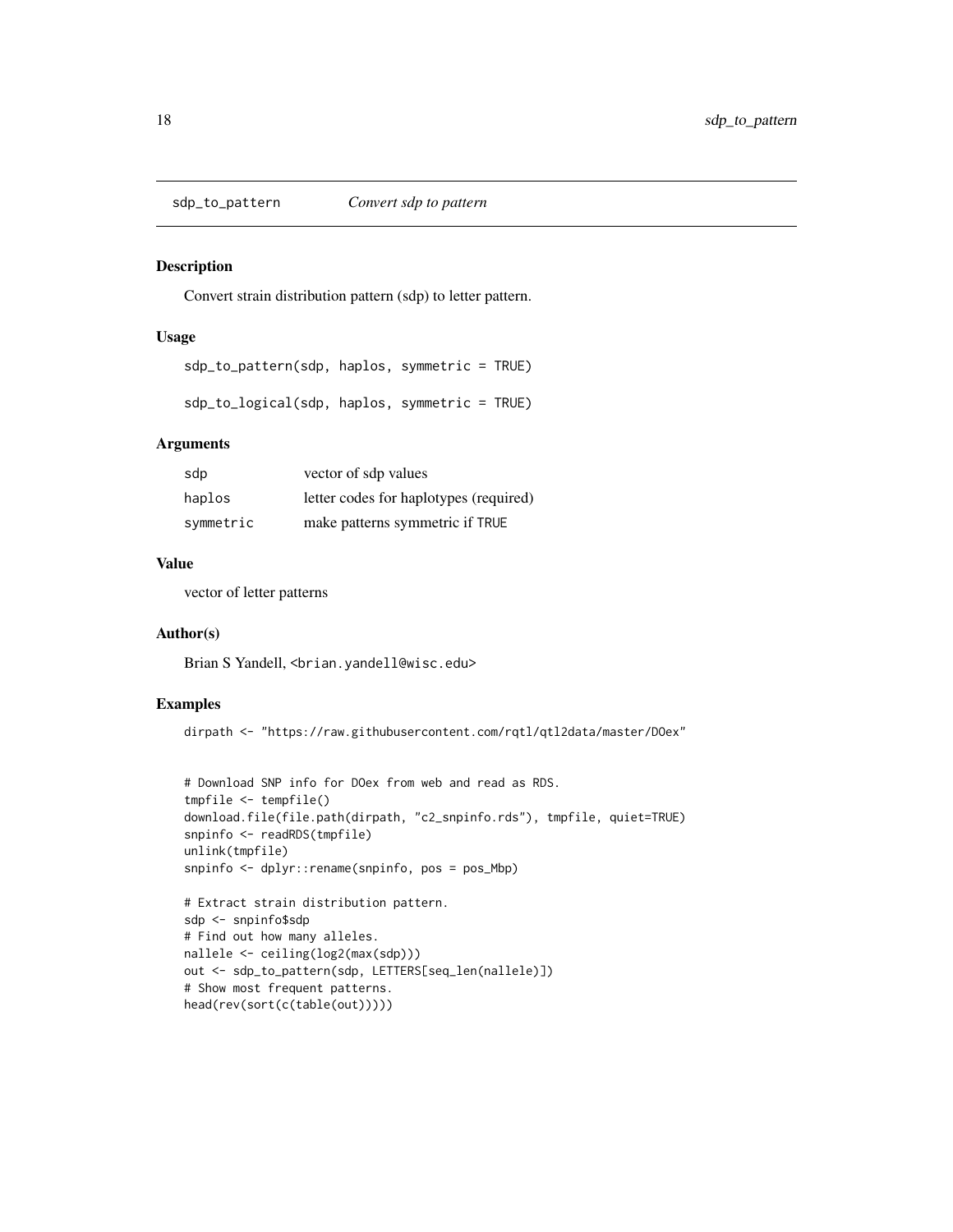<span id="page-18-0"></span>snpinfo\_to\_map *Convert SNP info to map*

#### Description

Convert SNP info to map

#### Usage

snpinfo\_to\_map(snpinfo)

#### Arguments

snpinfo Data frame with SNP information with the following columns (the last three are generally derived from with [index\\_snps](#page-0-0)): • chr - Character string or factor with chromosome • pos - Position (in same units as in the "map" attribute in genoprobs. • sdp - Strain distribution pattern: an integer, between 1 and  $2^n - 2$  where  $n$  is the number of strains, whose binary encoding indicates the founder genotypes • snp - Character string with SNP identifier (if missing, the rownames are used). • index - Indices that indicate equivalent groups of SNPs. • intervals - Indexes that indicate which marker intervals the SNPs reside. • on\_map - Indicate whether SNP coincides with a marker in the genoprobs

# Value

map as list of vectors of marker positions.

snpprob\_collapse *Collapse genoprob according to pattern*

#### Description

Collapse genoprob according to pattern

```
snpprob_collapse(
  snpprobs,
 action = c("additive", "add+dom", "non-add", "recessive", "dominant", "basic")
)
```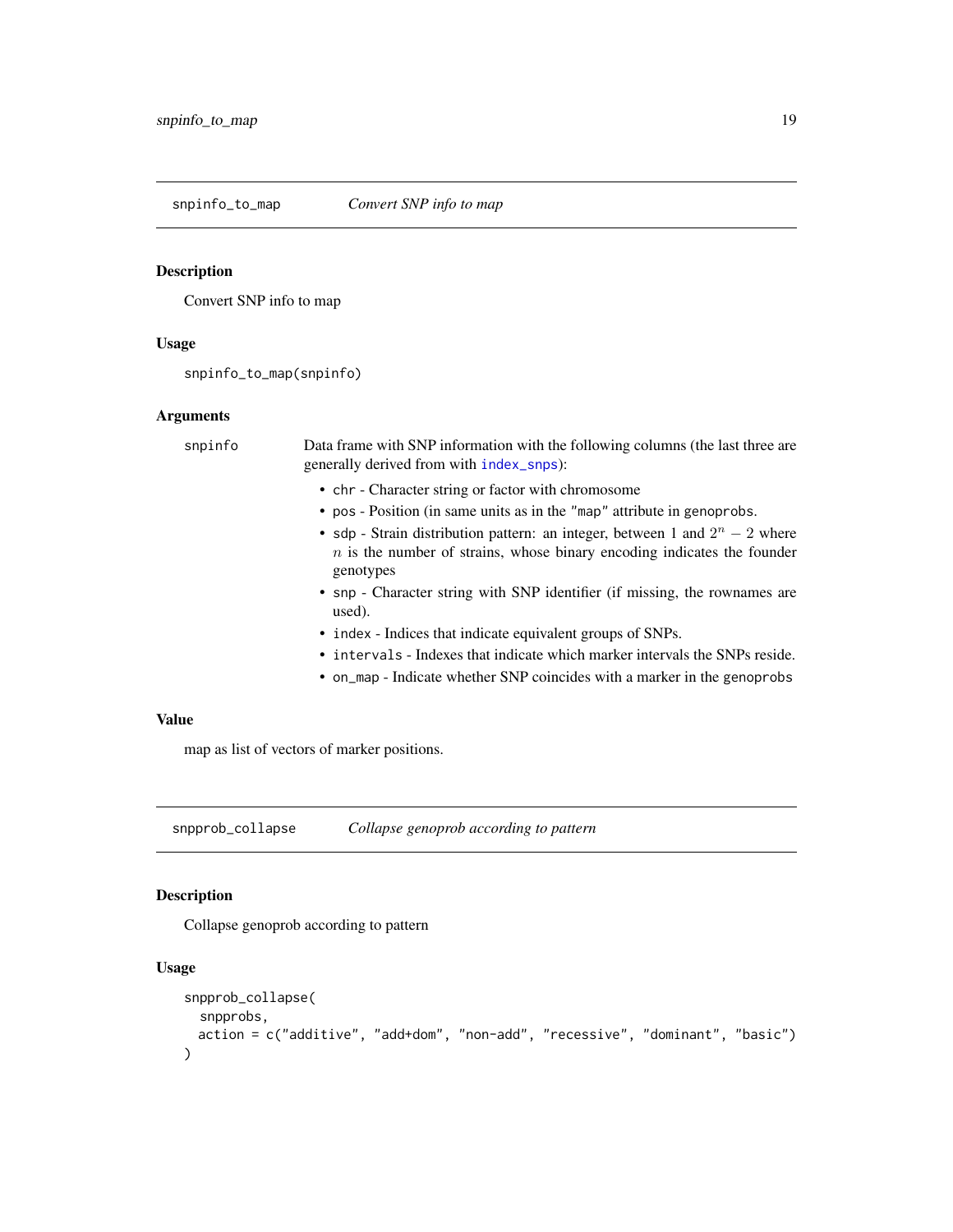#### <span id="page-19-0"></span>Arguments

| snpprobs | object of class calc_genoprob |
|----------|-------------------------------|
| action   | SNP gene action type          |

#### Value

object of class [calc\\_genoprob](#page-0-0)

#### Author(s)

Brian S Yandell, <br ian.yandell@wisc.edu>

#### Examples

```
dirpath <- "https://raw.githubusercontent.com/rqtl/qtl2data/master/DOex"
```

```
# Read DOex example cross from 'qtl2data'
DOex <- subset(qtl2::read_cross2(file.path(dirpath, "DOex.zip")), chr = "2")
```

```
# Download genotype probabilities
tmpfile <- tempfile()
download.file(file.path(dirpath, "DOex_genoprobs_2.rds"), tmpfile, quiet=TRUE)
pr <- readRDS(tmpfile)
unlink(tmpfile)
```

```
# Download SNP info for DOex from web and read as RDS.
tmpfile <- tempfile()
download.file(file.path(dirpath, "c2_snpinfo.rds"), tmpfile, quiet=TRUE)
snpinfo <- readRDS(tmpfile)
unlink(tmpfile)
snpinfo <- dplyr::rename(snpinfo, pos = pos_Mbp)
```

```
# Convert to snp probabilities
snpinfo <- qtl2::index_snps(DOex$pmap, snpinfo)
snppr <- qtl2::genoprob_to_snpprob(pr, snpinfo)
```

```
dim(snppr[[1]])
dim(snpprob_collapse(snppr, "additive")[[1]])
```
summary.feature\_snp *Summary of features with SNP information*

#### Description

Summary of features with SNP information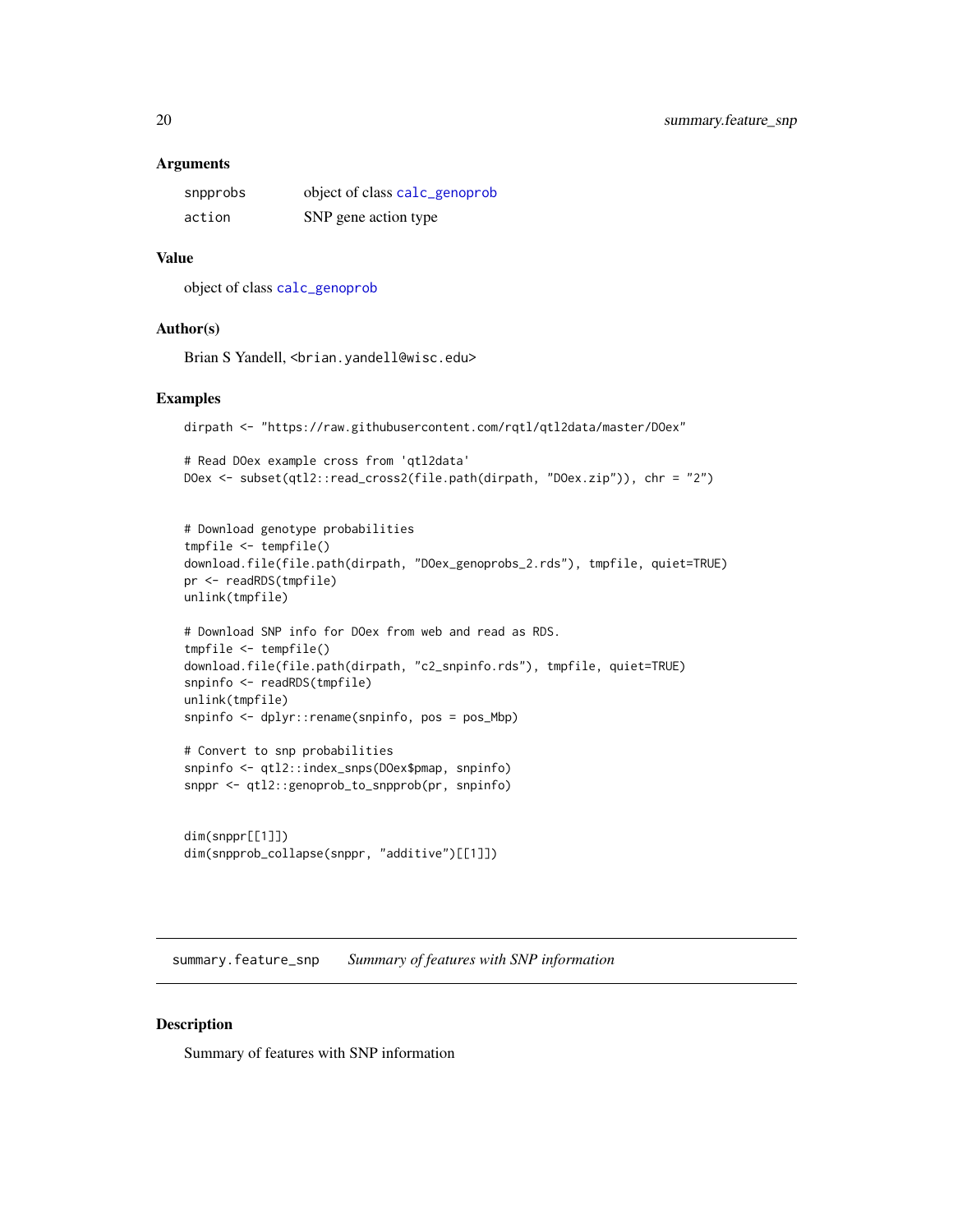# <span id="page-20-0"></span>summary.feature\_tbl 21

#### Usage

```
## S3 method for class 'feature_snp'
summary(object, ...)
```
#### Arguments

| object  | tbl of feature information from get_feature_snp |
|---------|-------------------------------------------------|
| $\cdot$ | additional parameters ignored                   |

# Value

tbl of feature summaries by type

#### Author(s)

Brian S Yandell, <br ian.yandell@wisc.edu>

summary.feature\_tbl *Summary of features*

### <span id="page-20-1"></span>Description

Show count min and max of features by type

Plot genes as rectangles followed by names. Stagger genes for easy reading. Written original by Dan Gatti 2013-02-13

```
## S3 method for class 'feature_tbl'
summary(object, major = TRUE, ...)
## S3 method for class 'feature_tbl'
subset(x, start_val = 0, stop_val = max(x$stop), ...)
ggplot_feature_tbl(
 x,
 rect_col = "grey70",
 strand_col = c('-' = "#1b9e77", '+' = "#d95f02"),
  type\_col = c(gene = "black", pseudogene = "#1b9e77", other = "#199f02"),text_size = 3,xlim = NULL,snp_pos = top_snps_tbl$pos,
  snp_lod = top_snps_tbl$lod,
  top_snps_tbl = NULL,
  snp_col = "grey70",
  extend = 0.005,
```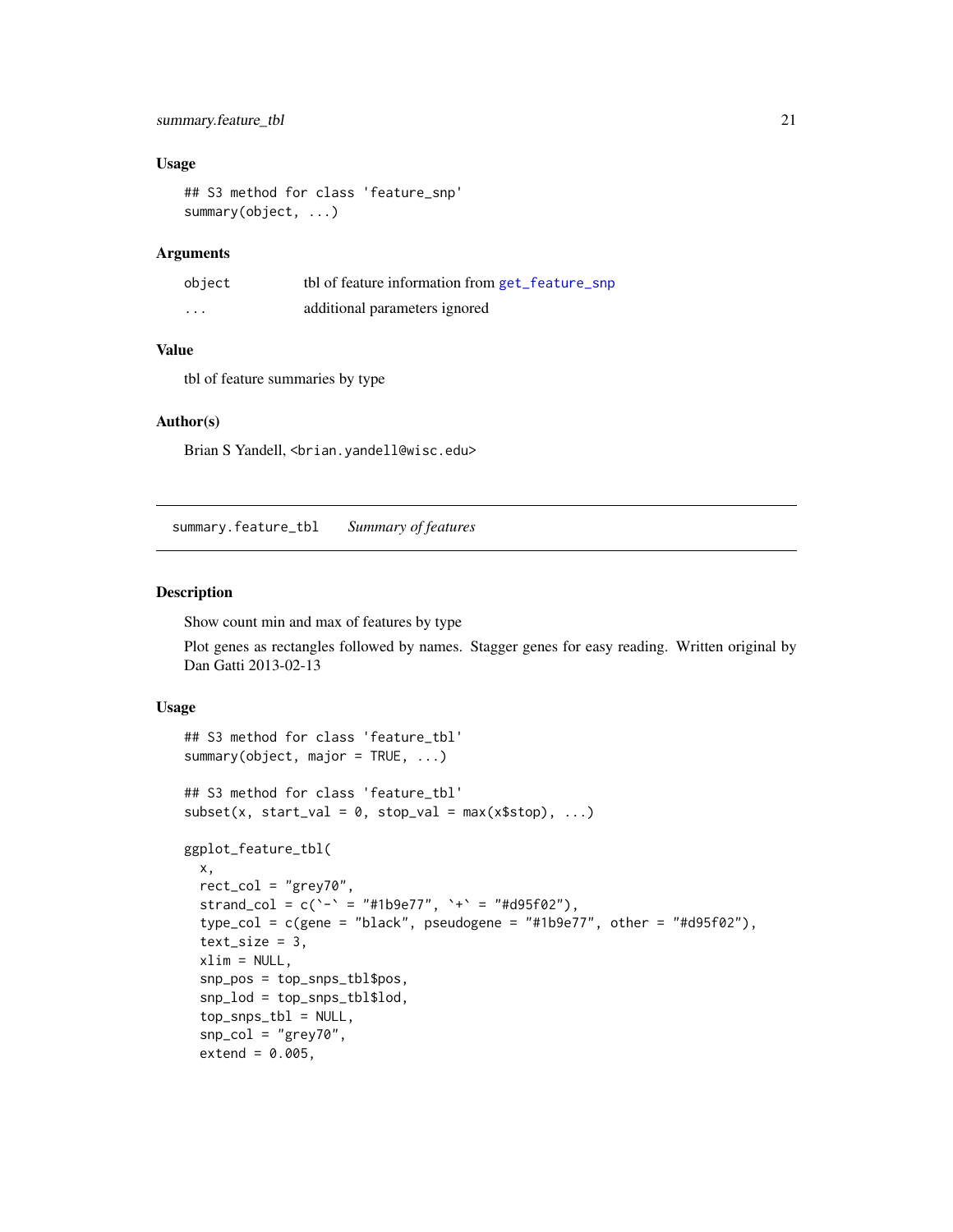```
...
\mathcal{L}## S3 method for class 'feature_tbl'
autoplot(x, ...)
```
# Arguments

| object              | tbl of feature information from create_gene_query_func                                     |
|---------------------|--------------------------------------------------------------------------------------------|
| major               | if TRUE (default), only summarize genes and exons                                          |
| .                   | additional arguments (not used)                                                            |
| x                   | tbl of gene information from query_variants; see create_variant_query_func                 |
| start_val, stop_val |                                                                                            |
|                     | start and stop positions for subset                                                        |
| rect_col            | fill color of rectangle (default "grey70")                                                 |
| strand_col          | edge color of rectangle by strand from x (default $=$ "blue", $+$ ="red"; none if<br>NULL) |
| type_col            | color of type from x (default "black" for gene, "blue" for pseudogene; none if<br>NULL)    |
| text_size           | size of text (default 3)                                                                   |
| xlim                | horizontal axis limits (default is range of features)                                      |
| snp_pos             | position of SNPs in bp if used (default NULL)                                              |
| snp_lod             | LOD of SNPs (for color plotting)                                                           |
| top_snps_tbl        | table from top_snps                                                                        |
| snp_col             | color of SNP vertical lines (default "grey70")                                             |
| extend              | extend region for SNPs in bp (default 0.005)                                               |

# Value

tbl of feature summaries by type tbl of feature summaries by type data frame of gene information (invisible)

#### Author(s)

Brian S Yandell, <br />brian.yandell@wisc.edu> Brian S Yandell, <br />brian.yandell@wisc.edu> Brian S Yandell, <brian.yandell@wisc.edu> Daniel Gatti, <Dan.Gatti@jax.org>

# References

<https://github.com/dmgatti/DOQTL/blob/master/R/gene.plot.R>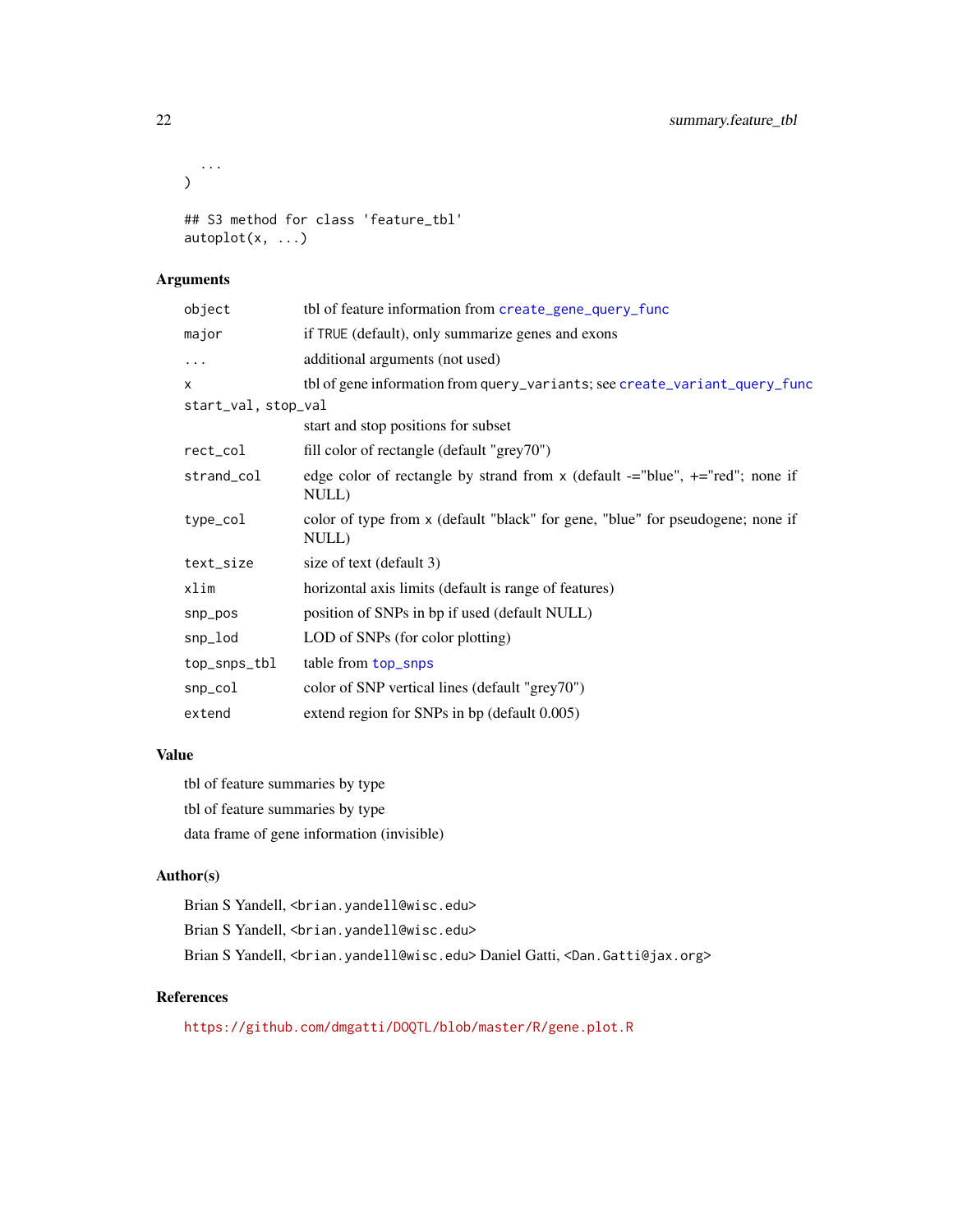<span id="page-22-0"></span>summary.gene\_snp *Summary of genes overlapping SNPs*

#### Description

Summary of genes overlapping SNPs

#### Usage

## S3 method for class 'gene\_snp' summary(object, ...)

#### Arguments

| object            | tbl of feature information from get_feature_snp |
|-------------------|-------------------------------------------------|
| $\cdot\cdot\cdot$ | additional parameters ignored                   |

# Value

tbl of feature summaries by type

#### Author(s)

Brian S Yandell, <br />brian.yandell@wisc.edu>

<span id="page-22-1"></span>top\_snps\_pattern *Top SNPs organized by allele pattern*

# Description

Separate fine mapping scans by allele pattern.

```
top_snps_pattern(
  scan1_output,
  snpinfo,
  drop = 1.5,
  show_all_snps = TRUE,
  haplos
\mathcal{L}## S3 method for class 'top_snps_pattern'
summary(object, sum_type = c("range", "best", "peak"), ...)
## S3 method for class 'top_snps_pattern'
subset(x, start_val = 0, end_val = max(x$pos), phone = NULL, ...)
```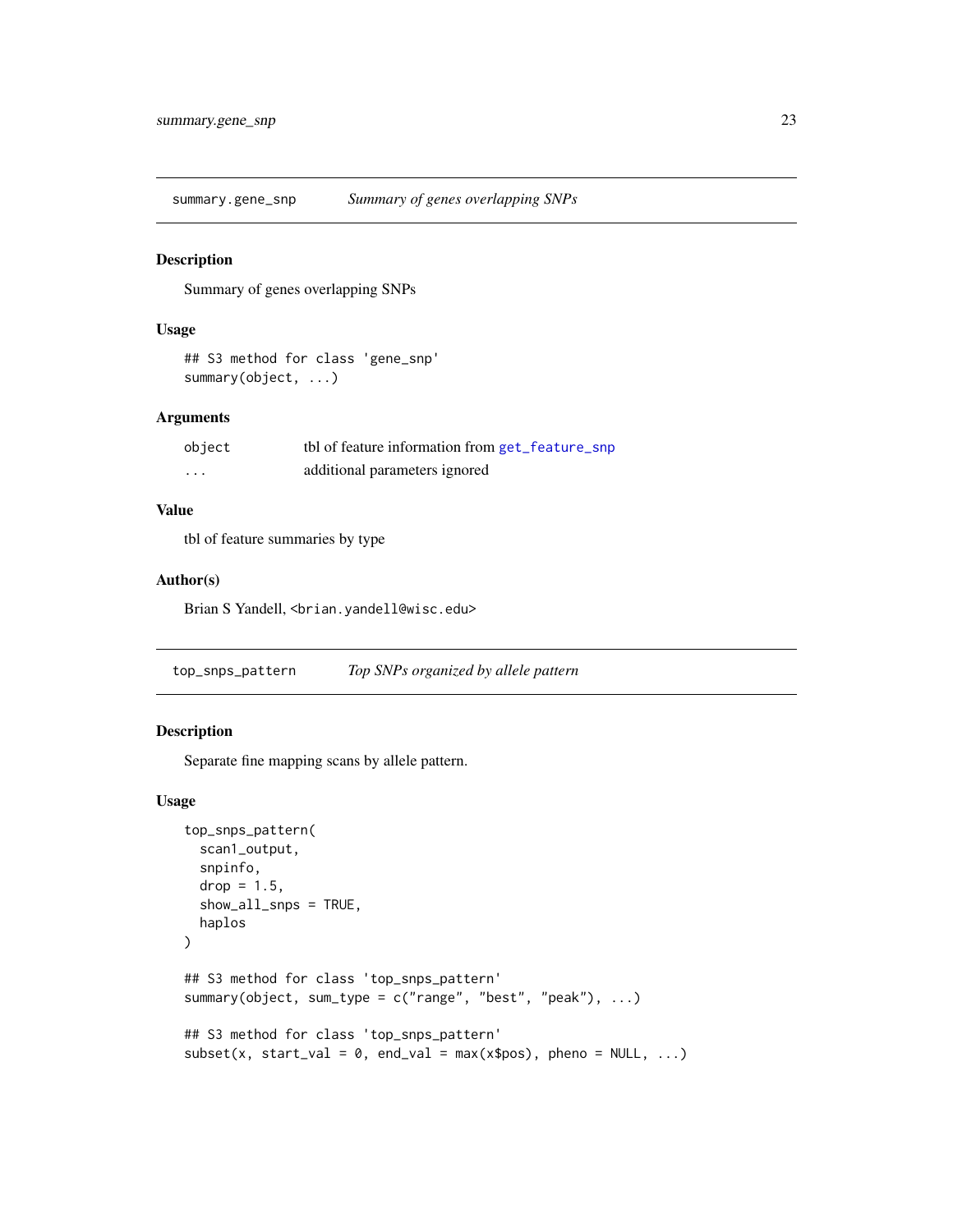# <span id="page-23-0"></span>Arguments

| scan1_output       | output of linear mixed model for phename (see scan1)                                                                                                                     |
|--------------------|--------------------------------------------------------------------------------------------------------------------------------------------------------------------------|
| snpinfo            | Data frame with SNP information with the following columns (the last three are<br>generally derived from with index_snps):                                               |
|                    | • chr - Character string or factor with chromosome                                                                                                                       |
|                    | • pos - Position (in same units as in the "map" attribute in genoprobs.                                                                                                  |
|                    | • sdp - Strain distribution pattern: an integer, between 1 and $2^n - 2$ where<br>$n$ is the number of strains, whose binary encoding indicates the founder<br>genotypes |
|                    | • snp_id - Character string with SNP identifier (if missing, the rownames are<br>used).                                                                                  |
|                    | • index - Indices that indicate equivalent groups of SNPs.                                                                                                               |
|                    | • intervals - Indexes that indicate which marker intervals the SNPs reside.                                                                                              |
|                    | • on_map - Indicate whether SNP coincides with a marker in the genoprobs                                                                                                 |
| drop               | include all SNPs within drop of max LOD (default 1.5)                                                                                                                    |
| show_all_snps      | show all SNPs if TRUE                                                                                                                                                    |
| haplos             | optional argument identify codes for haplotypes                                                                                                                          |
| object             | object of class top_snps_tbl                                                                                                                                             |
| sum_type           | type of summary (one of "range", "best")                                                                                                                                 |
| .                  | additional parameters ignored                                                                                                                                            |
| x                  | tbl of feature information from get_feature_snp                                                                                                                          |
| start_val, end_val |                                                                                                                                                                          |
|                    | start and end positions for subset                                                                                                                                       |
| pheno              | phenotype name(s) for subset                                                                                                                                             |

# Value

table of top\_snps at maximum lod for pattern table summary

subset of x

# Author(s)

Brian S Yandell, <br />brian.yandell@wisc.edu> Brian S Yandell, <br />brian.yandell@wisc.edu>

# Examples

```
dirpath <- "https://raw.githubusercontent.com/rqtl/qtl2data/master/DOex"
```

```
# Read DOex example cross from 'qtl2data'
DOex <- subset(qtl2::read_cross2(file.path(dirpath, "DOex.zip")), chr = "2")
```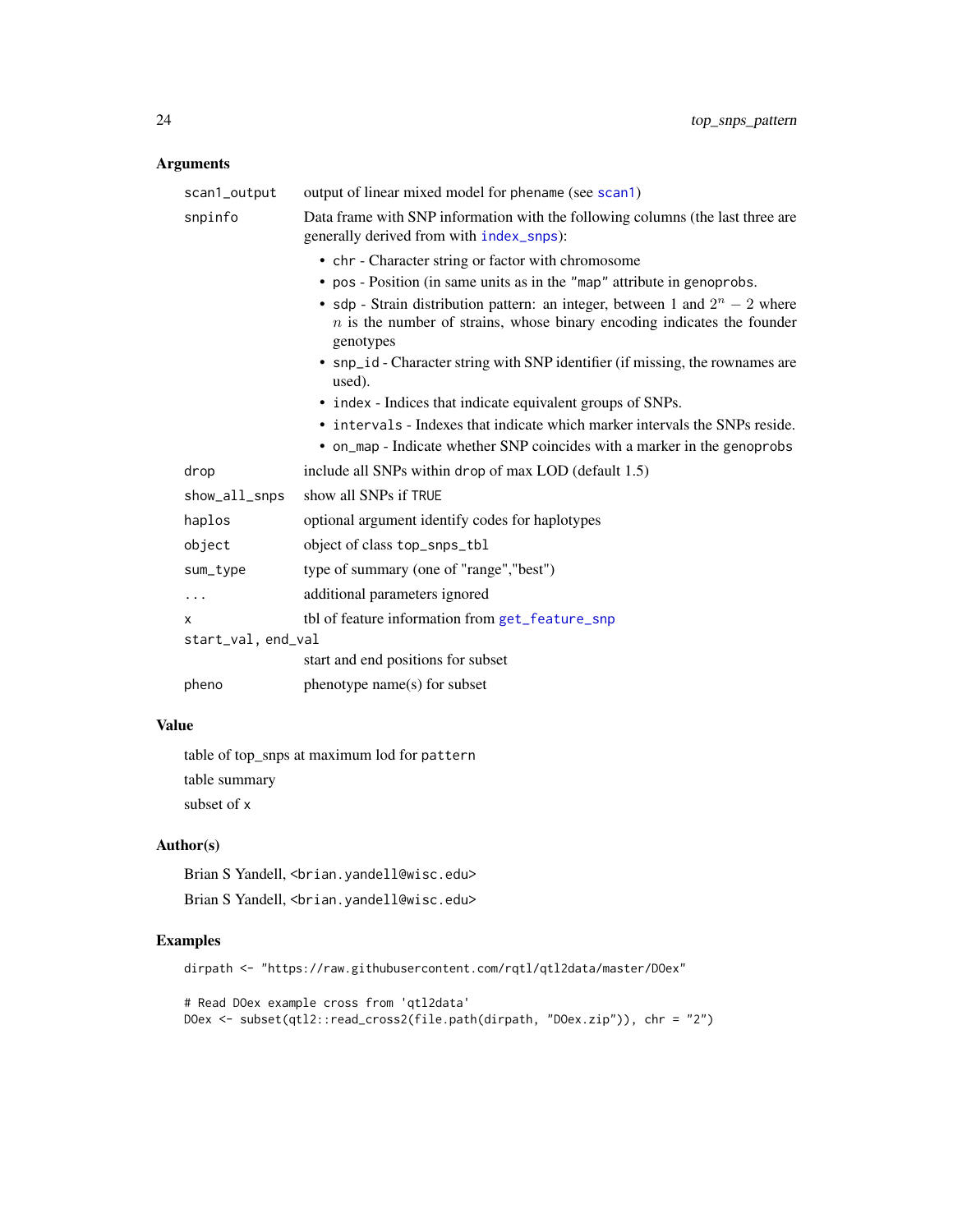```
# Download genotype probabilities
tmpfile <- tempfile()
download.file(file.path(dirpath, "DOex_genoprobs_2.rds"), tmpfile, quiet=TRUE)
pr <- readRDS(tmpfile)
unlink(tmpfile)
# Download SNP info for DOex from web and read as RDS.
tmpfile <- tempfile()
download.file(file.path(dirpath, "c2_snpinfo.rds"), tmpfile, quiet=TRUE)
snpinfo <- readRDS(tmpfile)
unlink(tmpfile)
snpinfo <- dplyr::rename(snpinfo, pos = pos_Mbp)
# Convert to SNP probabilities
snpinfo <- qtl2::index_snps(DOex$pmap, snpinfo)
snppr <- qtl2::genoprob_to_snpprob(pr, snpinfo)
# Scan SNPs.
scan_snppr <- qtl2::scan1(snppr, DOex$pheno)
# Collect top SNPs
```
top\_snps\_tbl <- top\_snps\_pattern(scan\_snppr, snpinfo)

summary(top\_snps\_tbl)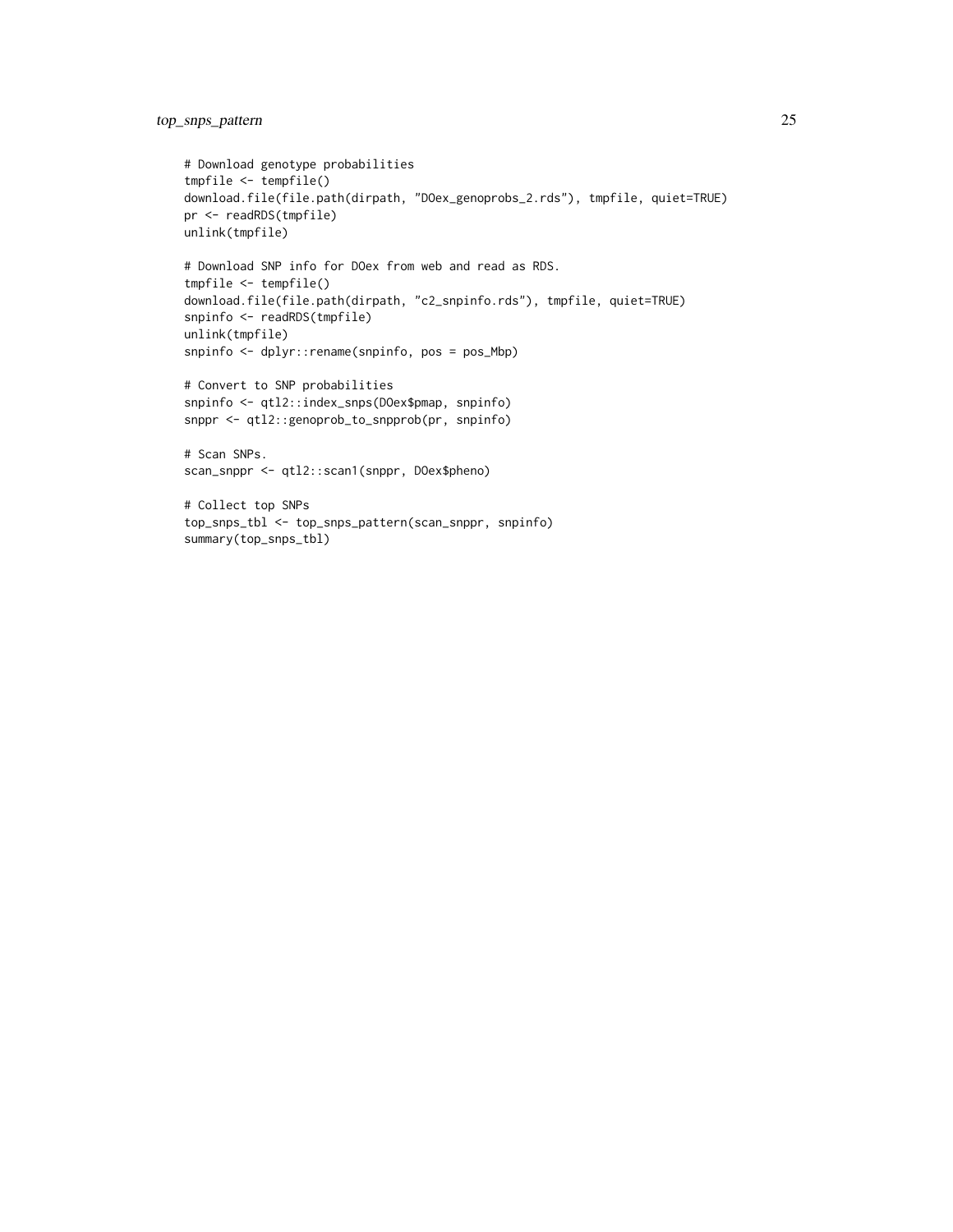# <span id="page-25-0"></span>**Index**

∗ hplot gene\_exon, [5](#page-4-0) ggplot\_merge\_feature, [10](#page-9-0) summary.feature\_tbl, [21](#page-20-0) ∗ utilities gene\_exon, [5](#page-4-0) genoprob\_to\_patternprob, [7](#page-6-0) get.gene.locations, [8](#page-7-0) get\_feature\_snp, [9](#page-8-0) get\_gene\_snp, [10](#page-9-0) ggplot\_merge\_feature, [10](#page-9-0) ggplot\_scan1pattern, [12](#page-11-0) pattern\_diplos, [15](#page-14-0) read\_probs, [17](#page-16-0) sdp\_to\_pattern, [18](#page-17-0) snpprob\_collapse, [19](#page-18-0) summary.feature\_snp, [20](#page-19-0) summary.feature\_tbl, [21](#page-20-0) summary.gene\_snp, [23](#page-22-0) top\_snps\_pattern, [23](#page-22-0) allele1, [2,](#page-1-0) *[3](#page-2-0)*

```
autoplot.allele1 (allele1), 2
autoplot.feature_tbl
        (summary.feature_tbl), 21
autoplot.gene_exon (gene_exon), 5
autoplot.merge_feature
        (ggplot_merge_feature), 10
autoplot.scan1pattern
        (ggplot_scan1pattern), 12
```
calc\_genoprob, *[3](#page-2-0)*, *[7](#page-6-0)*, *[13](#page-12-0)*, *[17](#page-16-0)*, *[20](#page-19-0)* create\_gene\_query\_func, *[5,](#page-4-0) [6](#page-5-0)*, *[9,](#page-8-0) [10](#page-9-0)*, *[22](#page-21-0)* create\_probs\_query\_func, [3](#page-2-0) create\_variant\_query\_func, *[4](#page-3-0)*, *[10](#page-9-0)*, *[22](#page-21-0)*

fst\_genoprob, *[4](#page-3-0)*

gene\_exon, *[5](#page-4-0)*, [5,](#page-4-0) *[6](#page-5-0)*, *[11](#page-10-0)* genoprob\_to\_patternprob, [7](#page-6-0) get.gene.locations, [8](#page-7-0) get\_feature\_snp, [9,](#page-8-0) *[10](#page-9-0)*, *[21](#page-20-0)*, *[23,](#page-22-0) [24](#page-23-0)* get\_gene\_snp, [10](#page-9-0) ggplot, *[3](#page-2-0)*, *[14](#page-13-0)* ggplot\_allele1 *(*allele1*)*, [2](#page-1-0) ggplot\_feature\_tbl, *[9](#page-8-0)* ggplot\_feature\_tbl *(*summary.feature\_tbl*)*, [21](#page-20-0) ggplot\_gene\_exon *(*gene\_exon*)*, [5](#page-4-0) ggplot\_merge\_feature, [10](#page-9-0) ggplot\_scan1pattern, [12](#page-11-0) index\_snps, *[19](#page-18-0)*, *[24](#page-23-0)*

merge\_feature *(*ggplot\_merge\_feature*)*, [10](#page-9-0)

```
pattern_diplos, 15
pattern_haplos (pattern_diplos), 15
pattern_label, 16, 16
pattern_sdp (pattern_label), 16
```
read\_fast, [16](#page-15-0) read\_fst, *[17](#page-16-0)* read\_probs, *[4](#page-3-0)*, [17](#page-16-0)

```
scan1, 3, 11, 14, 24
scan1pattern, 13
scan1pattern (ggplot_scan1pattern), 12
sdp_to_logical (sdp_to_pattern), 18
sdp_to_pattern, 18
snpinfo_to_map, 19
snpprob_collapse, 19
subset.feature_tbl
        (summary.feature_tbl), 21
subset.gene_exon (gene_exon), 5
subset.top_snps_pattern
        (top_snps_pattern), 23
summary.feature_snp, 20
21
summary.gene_exon (gene_exon), 5
summary.gene_snp, 23
```